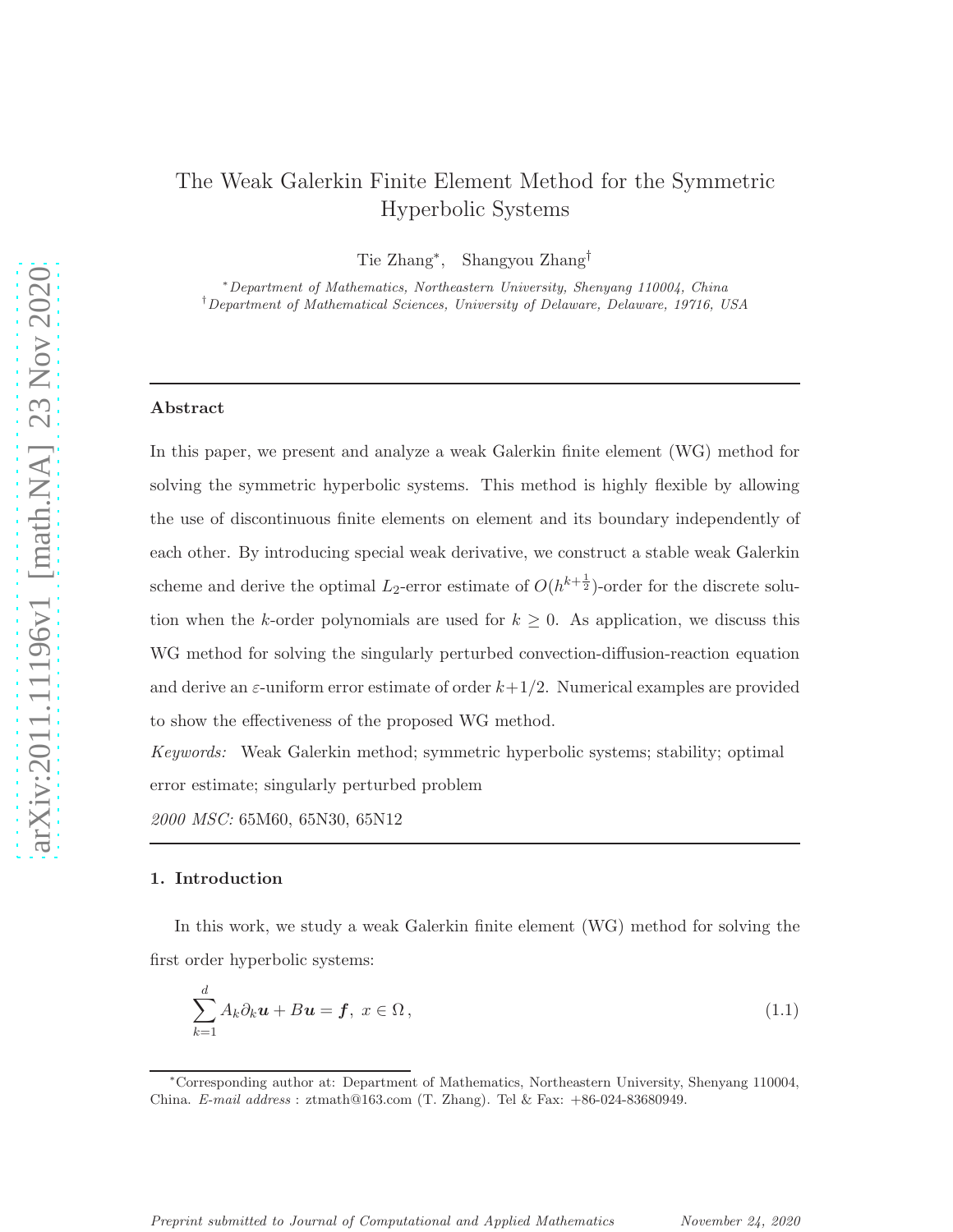with the given boundary equation, see  $(2.1)-(2.2)$  $(2.1)-(2.2)$  for details. The corresponding scalar form of hyperbolic systems [\(1.1\)](#page-0-0) is the transport-reaction equation:

<span id="page-1-0"></span>
$$
\beta \cdot \nabla u + \alpha u = f, \text{ in } \Omega, \ u = g, \text{ on } \partial \Omega_-, \tag{1.2}
$$

where  $\partial\Omega_-\$  is the inflow boundary.

At present, for first order hyperbolic problems, one mainstream numerical method is the discontinuous Galerkin finite element (DG) method. It is well known that just for problem [\(1.2\)](#page-1-0), the original DG method was presented by Reed and Hill in 1973 [\[18](#page-22-0)] and was analyzed by Lesaint and Raviart in [\[10](#page-22-1)]. They showed that the DG method has an explicit fashion if  $\beta$  is constant and has the convergence rate of  $O(h^k)$ -order when the method uses polynomials of order  $k$ . Later on, Johnson and Pitkaranta [\[9](#page-22-2)] improved this convergence order to  $O(h^{k+\frac{1}{2}})$ -order. Peterson in [\[17\]](#page-22-3) further proved that the  $O(h^{k+\frac{1}{2}})$ order convergence is sharp within the quasi-uniform triangulation. However, under some special conditions on mesh and the convection direction  $\beta$ , Cockburn et. al. [\[2](#page-21-0), [3](#page-21-1)] and Richter [\[19\]](#page-22-4) further showed that the  $(k+1)$ -order convergence rate can be obtained for the DG method. For symmetric hyperbolic systems [\(1.1\)](#page-0-0), Ern and Guermond [\[4](#page-21-2), [5](#page-21-3)] made a systematic analysis for a class of DG methods. They gave the unique existence conditions of the exact solution of problem [\(1.1\)](#page-0-0) and established an abstract error estimate for the DG solution which implies that the convergence rate is of  $O(h^{k+\frac{1}{2}})$ -order if the k-order polynomials are used. Zhang et. al. in [\[24](#page-22-5), [25](#page-23-0)] also proposed an upwind-like DG method for problem [\(1.1\)](#page-0-0). Moreover, for the time-dependent problem of systems [\(1.1\)](#page-0-0), Falk et. al. in [\[6\]](#page-21-4) and Monk et. al. in [\[14\]](#page-22-6) presented, respectively, the explicit and semi-explicit space-time DG methods.

As a new type of DG method, recently, the WG method has attracted much attention in the field of numerical partial differential equations. This method was introduced and analyzed originally by Wang and Ye in [\[20\]](#page-22-7) for second order elliptic problems. Since then, WG methods have been used and analyzed for solving various partial differential equations, for example, the convection-diffusion-reaction equation, biharmonic equation, parabolic equation, Stokes equation and Navier-Stokes equation, and so on, see [\[1](#page-21-5), [8,](#page-21-6) [11](#page-22-8), [12](#page-22-9), [13](#page-22-10), [15](#page-22-11), [16](#page-22-12), [20](#page-22-7), [21](#page-22-13), [22,](#page-22-14) [23,](#page-22-15) [26,](#page-23-1) [27,](#page-23-2) [28\]](#page-23-3). In general, a WG method can be considered as an extension of the standard finite element method or DG method where classical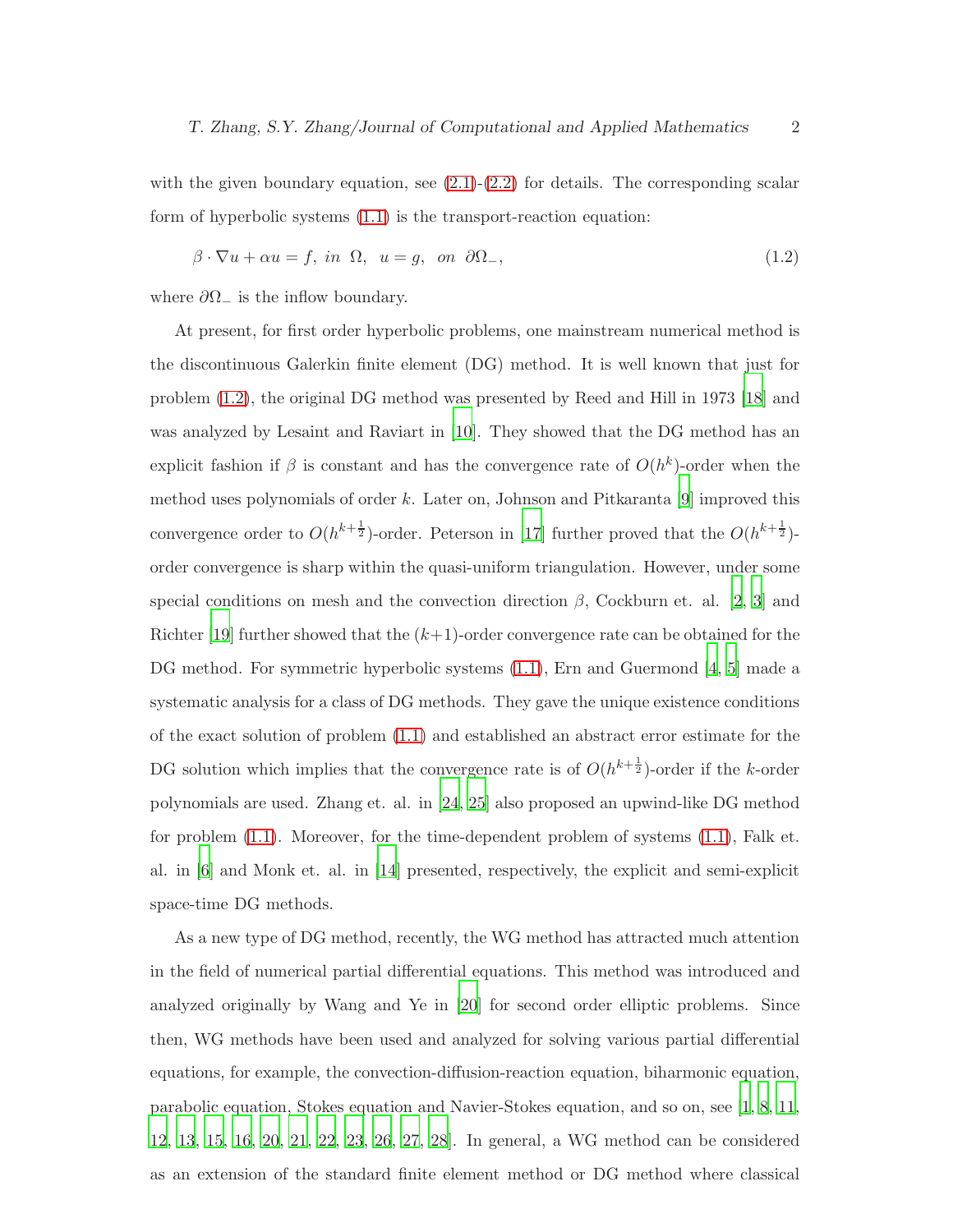derivatives are replaced in the variational equation by the weakly defined derivatives on discontinuous weak functions. The main feature of this method is: (1) the weak finite element function  $u_h = \{u_h^0, u_h^b\}$  is used in which  $u_h^0$  is totally discontinuous on the partition and the value  $u_h^b$  of  $u_h$  on element edge may be independent with the value  $u_h^0$ of  $u_h$  in the interior of element; (2) the weak derivatives are introduced as distributions of weak finite element functions; The readers are referred to articles [\[11](#page-22-8), [15,](#page-22-11) [21\]](#page-22-13) for more detailed explanation of this method and its relation with other finite element methods. Although, WG methods have been studied for various partial differential equations, as authors' best knowledge, no WG method is presented for first order hyperbolic problems in existing literatures.

In this paper, we present and analyze a WG method imposed on shape regular meshes for solving symmetric hyperbolic systems [\(1.1\)](#page-0-0). We first construct a stable WG scheme which has the feature that the unknown  $u_h^b$  in  $u_h = \{u_h^0, u_h^b\}$  can be eliminated locally, edge by edge, from the discrete WG equation so that the resulting in WG equation may be a linear system of equations only involving unknown  $u_h^0$ . Therefore, the computation cost can be reduced greatly. Then, we do the error analysis for the WG method using the k-order polynomials for  $k \geq 0$ . We prove the following optimal error estimate for the WG solution  $u_h$ :

$$
|||\mathbf{u} - \mathbf{u}_h||| \le Ch^{k + \frac{1}{2}} |\mathbf{u}|_{k+1}, \ k \ge 0,
$$
\n(1.3)

where  $\| \cdot \|$  is an energy norm. As application of our method, besides the Maxwell's equations, we also consider the singularly perturbed convection-diffusion-reaction equation:

<span id="page-2-0"></span>
$$
-\varepsilon \Delta u + \beta \cdot \nabla u + \alpha u = f, \ x \in \Omega, \ u = 0, \ x \in \partial \Omega,
$$
\n(1.4)

where  $\varepsilon > 0$  is a parameter. It is well known that when the diffusion coefficient  $\varepsilon$  is very small, the solution of this boundary value problem typically possesses *layers*, which is thin regions where the solution and/or its derivatives change rapidly. Standard numerical methods fail to provide accurate approximations in this case unless the computational mesh is of the magnitude of the layers.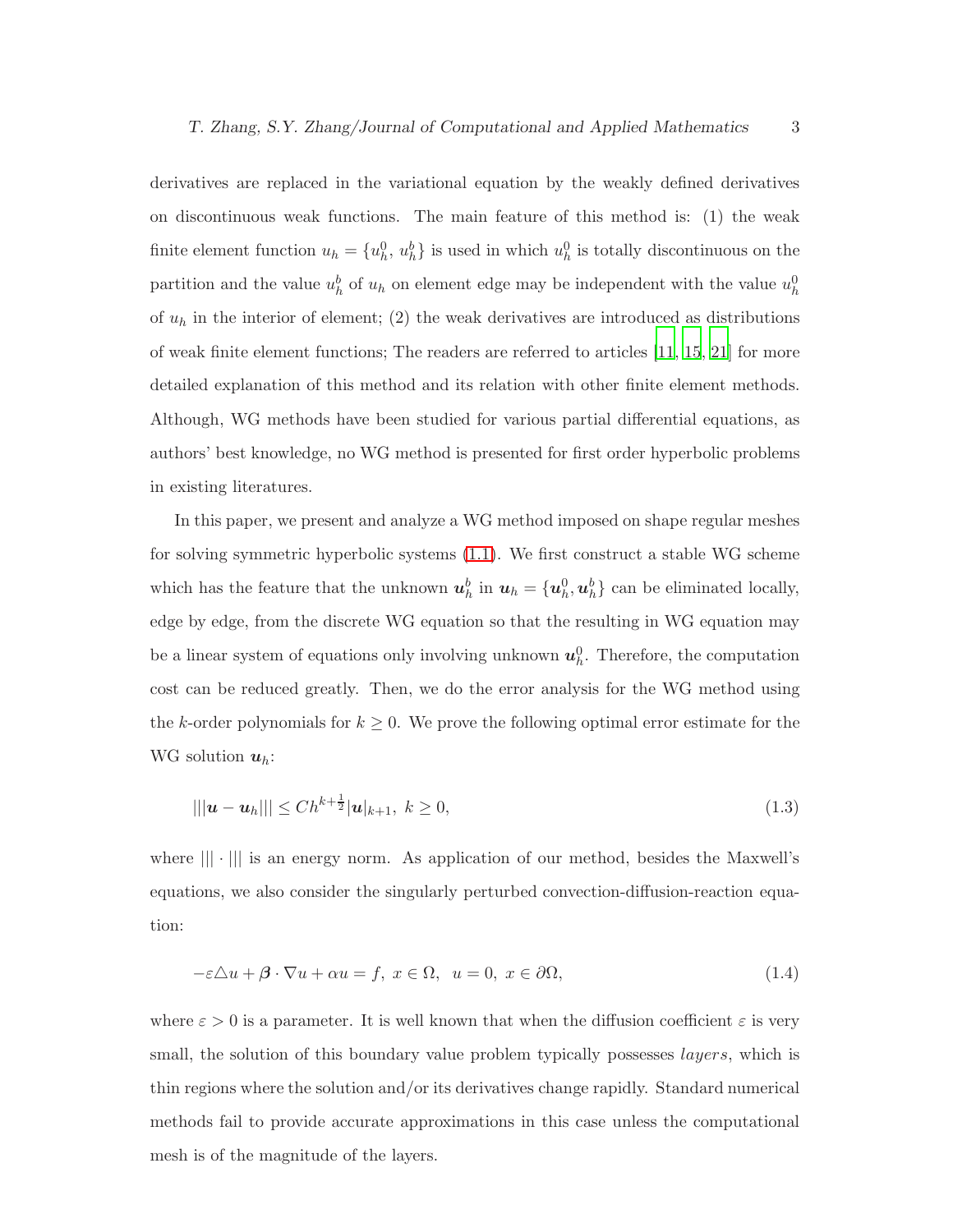We use the proposed WG method to solve problem [\(1.4\)](#page-2-0) by transforming it into the symmetric hyperbolic systems [\(1.1\)](#page-0-0) and obtain the error estimate:

<span id="page-3-0"></span>
$$
||u - u_h^0|| + \sqrt{\varepsilon} ||\nabla u - \nabla^w u_h|| \le Ch^{k + \frac{1}{2}} (|u|_{k+1} + \sqrt{\varepsilon} |\nabla u|_{k+1}), \ k \ge 0,
$$
 (1.5)

where  $\nabla^w u_h$  is the weak gradient approximation of  $\nabla u$  defined in an appropriate manner. Our error estimate holds true uniformly with respect to  $\varepsilon$  and without imposing extra conditions on the mesh and the data  $\beta$  and  $\alpha$ , see [\[1](#page-21-5)]. On the other hand, Lin et. al. in [\[12](#page-22-9)] also presented a WG method for solving problem [\(1.4\)](#page-2-0) directly and derived the following error estimate:

<span id="page-3-1"></span>
$$
||u - u_h^0|| + \sqrt{\varepsilon} ||\nabla u - \nabla_w u_h|| \le Ch^k(h^{\frac{1}{2}} + \sqrt{\varepsilon}) |u|_{k+1}, k \ge 0,
$$
\n(1.6)

where  $\nabla_w u_h$  is the weak gradient [\[20\]](#page-22-7). Obviously, our result [\(1.5\)](#page-3-0) is better than result [\(1.6\)](#page-3-1). For example, for the piecewise constant element  $(k = 0)$ , our WG method gives an  $O(h^{\frac{1}{2}})$ -order convergence rate, but no convergence rate can be obtained from estimate  $(1.6)$  if  $k = 0$ .

Our work provides an approach to develop the WG method for first order hyperbolic problems.

The rest of this paper is organized as follows. In Section 2, we introduce the symmetric hyperbolic systems and construct the corresponding WG scheme. In Section 3, we show the stability of this WG scheme and derive the optimal  $L_2$ -error estimate of  $O(h^{k+\frac{1}{2}})$ -order for  $k \geq 0$ . To show the effectiveness of the proposed WG method, numerical experiments are provided in Section 4 for solving the Maxwell's equations and the singularly perturbed convection-diffusion-reaction equation.

Throughout this paper, we adopt the notations  $H^m(D)$  to indicate the usual Sobolev spaces on subdomain  $D \subset \Omega$  equipped with the norm  $\|\cdot\|_{m,D}$  and semi-norm  $|\cdot|_{m,D}$ , and when  $D = \Omega$ , we omit the index D. The inner product and norm in space  $H^0(\Omega) = L_2(\Omega)$ are denoted by  $(\cdot, \cdot)$  and  $\|\cdot\|$ , respectively. We use letter C to represent a generic powsitive constant, independent of the mesh size h.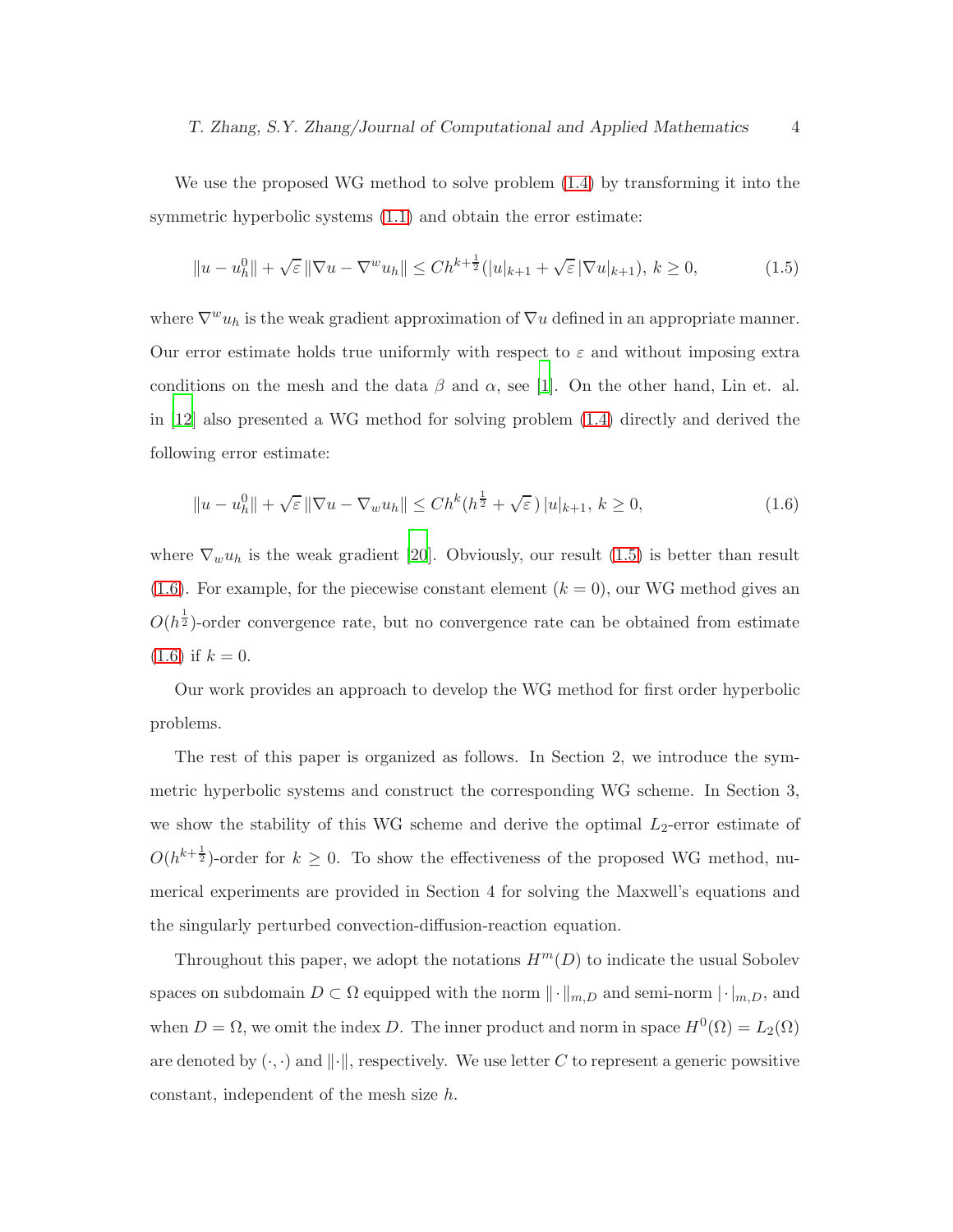# 2. Symmetric hyperbolic systems and its weak Galerkin approximation

Consider the following first-order hyperbolic system:

<span id="page-4-0"></span>
$$
\sum_{k=1}^{d} A_k \partial_k \mathbf{u} + B \mathbf{u} = \mathbf{f}, \ x \in \Omega \,, \tag{2.1}
$$

$$
(M - D_n)\mathbf{u} = \mathbf{0}, \ x \in \partial\Omega.
$$
 (2.2)

Here,  $\Omega \subset R^d$  is a bounded polygonal or polyhedral domain,  $A_k = (a_{ij}^{(k)}(x))$ ,  $k =$  $1, \dots, d, B = (b_{ij}(x))$  and  $M = (m_{ij}(x))$  are some given  $m \times m$  matrices,  $D_n =$  $\sum_{k=1}^{d} A_k n_k$ ,  $n(x) = (n_1, \dots, n_d)^T$  is the outward unit normal vector at the point  $x \in \partial \Omega$ ,  $\mathbf{u} = (u_1, \dots, u_m)^T$  and  $\mathbf{f} = (f_1, \dots, f_m)^T$  are m-dimensional vector functions. In what follows, for simplicity, we denote by  $\mathbf{A} = (A_1, \dots, A_d)^T$  the vector matrix function and set

$$
\mathbf{A} \cdot \nabla \mathbf{u} = \sum_{k=1}^d A_k \partial_k \mathbf{u}, \quad \text{div}\mathbf{A} = \partial_1 A_1 + \dots + \partial_d A_d, \ D_n = \mathbf{A} \cdot n = \sum_{k=1}^d A_k n_k.
$$

We assume that problem  $(2.1)-(2.2)$  $(2.1)-(2.2)$  is a positive and symmetric hyperbolic system, namely,

<span id="page-4-1"></span>
$$
A_i = A_i^T, \ i = 1, \cdots, d, \ x \in \Omega,
$$
\n
$$
(2.3)
$$

$$
B + BT - divA \ge 2\sigma_0 I, \ x \in \Omega,
$$
\n(2.4)

$$
M + M^T \ge 0, \ x \in \partial\Omega,\tag{2.5}
$$

$$
ker(M - D_n) + ker(M + D_n) = R^m, \ x \in \partial\Omega,
$$
\n
$$
(2.6)
$$

where constant  $\sigma_0 > 0$  and by using the expression  $A \geq 0$  we imply that matrix A is positive semi-definite. Under the assumptions [\(2.3\)](#page-4-1)-[\(2.6\)](#page-4-1), according to Friedrichs' theory [\[7\]](#page-21-7), problem [\(2.1\)](#page-4-0)-[\(2.2\)](#page-4-0) has a unique solution under appropriate smoothness conditions, also see  $\left[4, 5\right]$ . It should be pointed that condition  $\left(2.6\right)$  is not used in our stability and error analysis below.

Problem [\(2.1\)](#page-4-0)-[\(2.2\)](#page-4-0) can describe many important physics processes. Two examples of such symmetric hyperbolic systems are as follows.

#### Maxwell's equations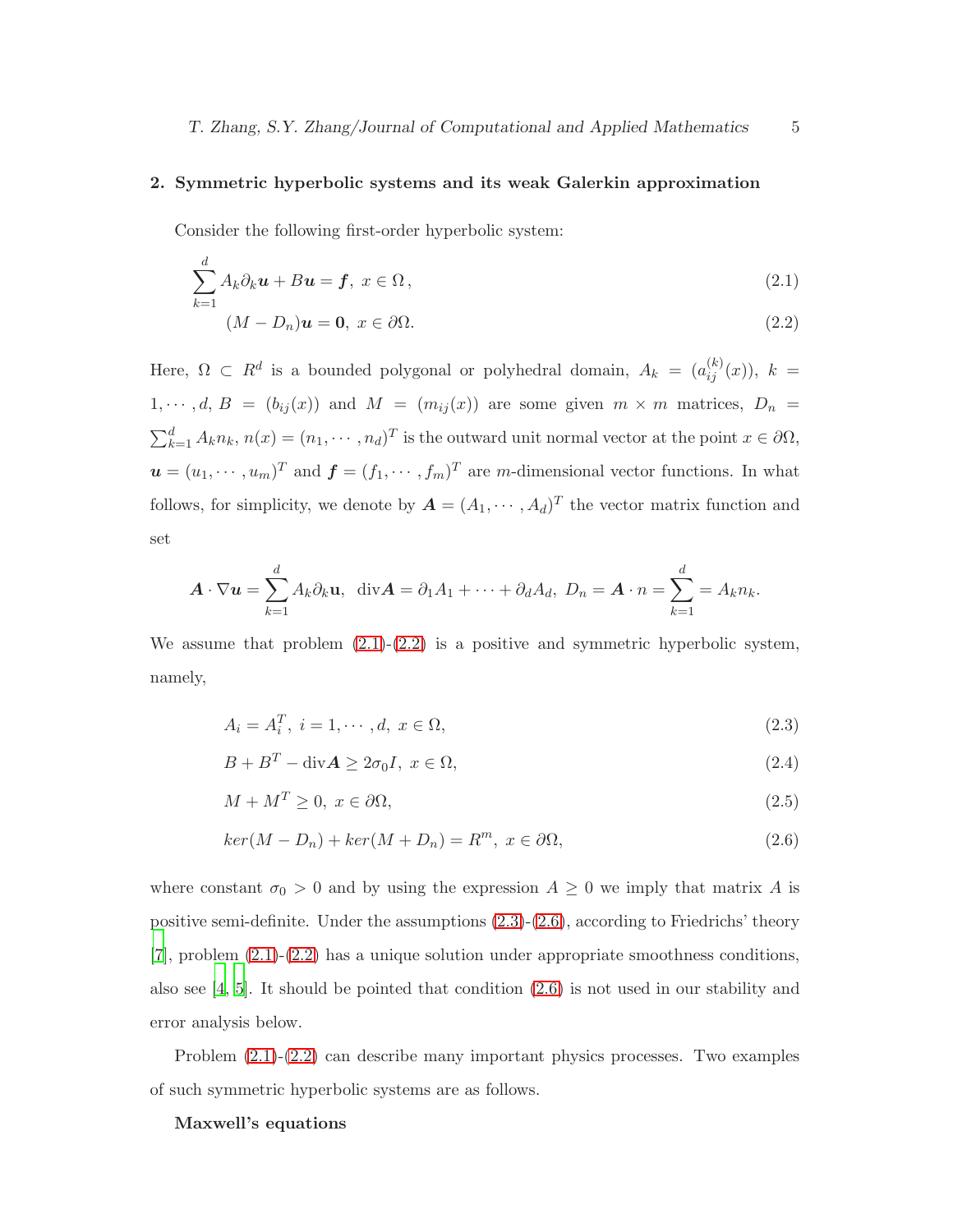Let  $\nu$  and  $\sigma$  be two positive functions in  $L_{\infty}(\Omega)$  uniformly bounded away from zero. Consider the following Maxwell's equations in  $R^3$ 

$$
\nu H + \nabla \times E = h, \ x \in \Omega,\tag{2.7}
$$

$$
\sigma E - \nabla \times H = g, \ x \in \Omega,\tag{2.8}
$$

$$
E \times n = 0, \ x \in \partial\Omega,\tag{2.9}
$$

where  $H, E, h$  and g are three-dimensional vector functions. This problem can be cast into the form of a positive and symmetric hyperbolic system by setting  $\mathbf{u} = (H, E)^T$ ,

$$
A_k = \begin{pmatrix} 0 & Q_k \\ Q_k^T & O \end{pmatrix}, k = 1, 2, 3, B = \begin{pmatrix} \nu I & O \\ O & \sigma I \end{pmatrix}, \mathbf{f} = \begin{pmatrix} h \\ g \end{pmatrix},
$$
  

$$
Q_1 = \begin{pmatrix} 0 & 0 & 0 \\ 0 & 0 & -1 \\ 0 & 1 & 0 \end{pmatrix}, Q_2 = \begin{pmatrix} 0 & 0 & 1 \\ 0 & 0 & 0 \\ -1 & 0 & 0 \end{pmatrix}, Q_3 = \begin{pmatrix} 0 & -1 & 0 \\ 1 & 0 & 0 \\ 0 & 0 & 0 \end{pmatrix},
$$

and choosing the boundary matrix

$$
M = \begin{pmatrix} O & -R \\ R^T & O \end{pmatrix}, R = \sum_{k=1}^3 Q_k n_k,
$$

where O is the  $3 \times 3$  zero matrix. The conditions  $(2.3)-(2.6)$  $(2.3)-(2.6)$  can be verified directly in which  $\sigma_0 = \min\{\nu, \sigma\}.$ 

# Convection-diffusion-reaction problem

Consider the singularly perturbed convection-diffusion-reaction problem in  $R^2$ :

<span id="page-5-0"></span>
$$
-\varepsilon \Delta u + \beta \cdot \nabla u + \alpha u = f, \ x \in \Omega,
$$
\n(2.10)

$$
u = 0, \ x \in \partial\Omega,\tag{2.11}
$$

where  $\varepsilon > 0$  is a small parameter and  $\alpha - \text{div}\beta/2 \ge \alpha_0 > 0$ . This problem can be written as a first order hyperbolic system:

<span id="page-5-1"></span>
$$
\sigma + \sqrt{\varepsilon} \,\nabla u = 0, \ x \in \Omega,
$$
\n(2.12)

 $\sqrt{\varepsilon} \operatorname{div} \boldsymbol{\sigma} + \boldsymbol{\beta} \cdot \nabla u + \alpha u = f, \ x \in \Omega,$ (2.13)

$$
u = 0, \ x \in \partial\Omega,\tag{2.14}
$$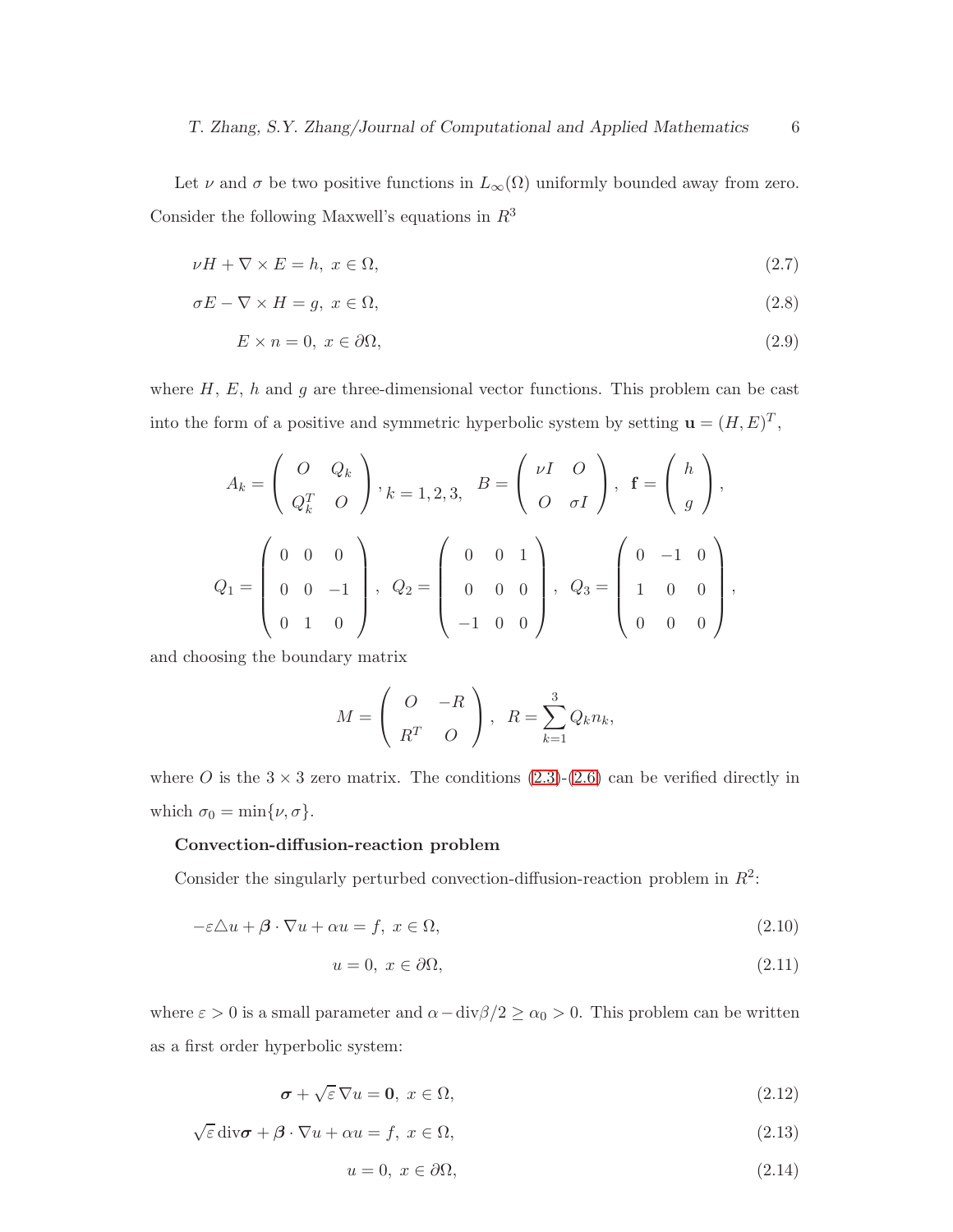which has the form of positive and symmetric, hyperbolic system by setting  $\boldsymbol{u} = (\sigma_1, \sigma_2, u)^T$ ,

$$
A_1 = \left(\begin{array}{ccc} 0 & 0 & \sqrt{\varepsilon} \\ 0 & 0 & 0 \\ \sqrt{\varepsilon} & 0 & \beta_1 \end{array}\right), \ \ A_2 = \left(\begin{array}{ccc} 0 & 0 & 0 \\ 0 & 0 & \sqrt{\varepsilon} \\ 0 & \sqrt{\varepsilon} & \beta_2 \end{array}\right), \ \ B = \left(\begin{array}{ccc} 1 & 0 & 0 \\ 0 & 1 & 0 \\ 0 & 0 & \alpha \end{array}\right), \ \ \mathbf{f} = \left(\begin{array}{c} 0 \\ 0 \\ f \end{array}\right),
$$

and choosing the boundary matrix

$$
M = \begin{pmatrix} 0 & 0 & -\sqrt{\varepsilon}n_1 \\ 0 & 0 & -\sqrt{\varepsilon}n_2 \\ \sqrt{\varepsilon}n_1 & \sqrt{\varepsilon}n_2 & 1 \end{pmatrix}, \quad D_n = \begin{pmatrix} 0 & 0 & \sqrt{\varepsilon}n_1 \\ 0 & 0 & \sqrt{\varepsilon}n_2 \\ \sqrt{\varepsilon}n_1 & \sqrt{\varepsilon}n_2 & \beta \cdot n \end{pmatrix}.
$$

The conditions [\(2.3\)](#page-4-1)-[\(2.6\)](#page-4-1) can be verified directly in which  $\sigma_0 = \min\{1, \alpha_0\}.$ 

In the above examples, although the boundary matrices  $\{M\}$  should be determined by the boundary value conditions of the problems, they are not unique.

Now we introduce the WG method for problem [\(2.1\)](#page-4-0)-[\(2.2\)](#page-4-0).

Let  $T_h = \bigcup \{K\}$  be a partition of domain  $\Omega$  that consists of arbitrary polygons/polyhedra, where the mesh size  $h = \max h_K$ ,  $h_K$  is the diameter of element K. Assume that the partition  $T_h$  is shape regular defined by a set of conditions given in [\[21\]](#page-22-13).

First, let us recall the concepts of weak function and weak finite element space (see, e.g.,[\[20](#page-22-7), [21\]](#page-22-13)) which will then be employed to define a weak Galerlin finite element scheme for problem [\(2.1\)](#page-4-0)-[\(2.2\)](#page-4-0). A weak function on element K refers to a function  $v = \{v^0, v^b\}$ with  $v^0 = v|_K \in L_2(K)$  and  $v^b = v|_{\partial K} \in L_2(\partial K)$ . Note that for a weak function  $v = \{v^0, v^b\}, v^b$  may not be necessarily the trace of  $v^0$  on element boundary  $\partial K$ .

Introduce the weak Galerkin finite element spaces on partition  $T_h$ :

$$
V_h = \{ v = \{ v^0, v^b \} : \ v|_K \in P_k(K), \ v^b|_e \in P_k(e), \ e \subset \partial K, \ K \in T_h \}, \ k \ge 0,
$$

where  $P_k(D)$  is the space composed of all polynomials on a set D with degree no more than k. We emphasize that, for  $v = \{v^0, v^b\} \in V_h$ ,  $v^b$  is single valued on edge/face  $e \subset \partial K$ which means that  $v^b$  is continuous across  $\partial K$ . On the other hand, the component  $v^0$  is defined element-wise and completely discontinuous on  $T_h$ . In a certain sense, a weak finite element function  $v = \{v^0, v^b\} \in V_h$  is formed with its components inside all elements glued together by its components on all edges/faces.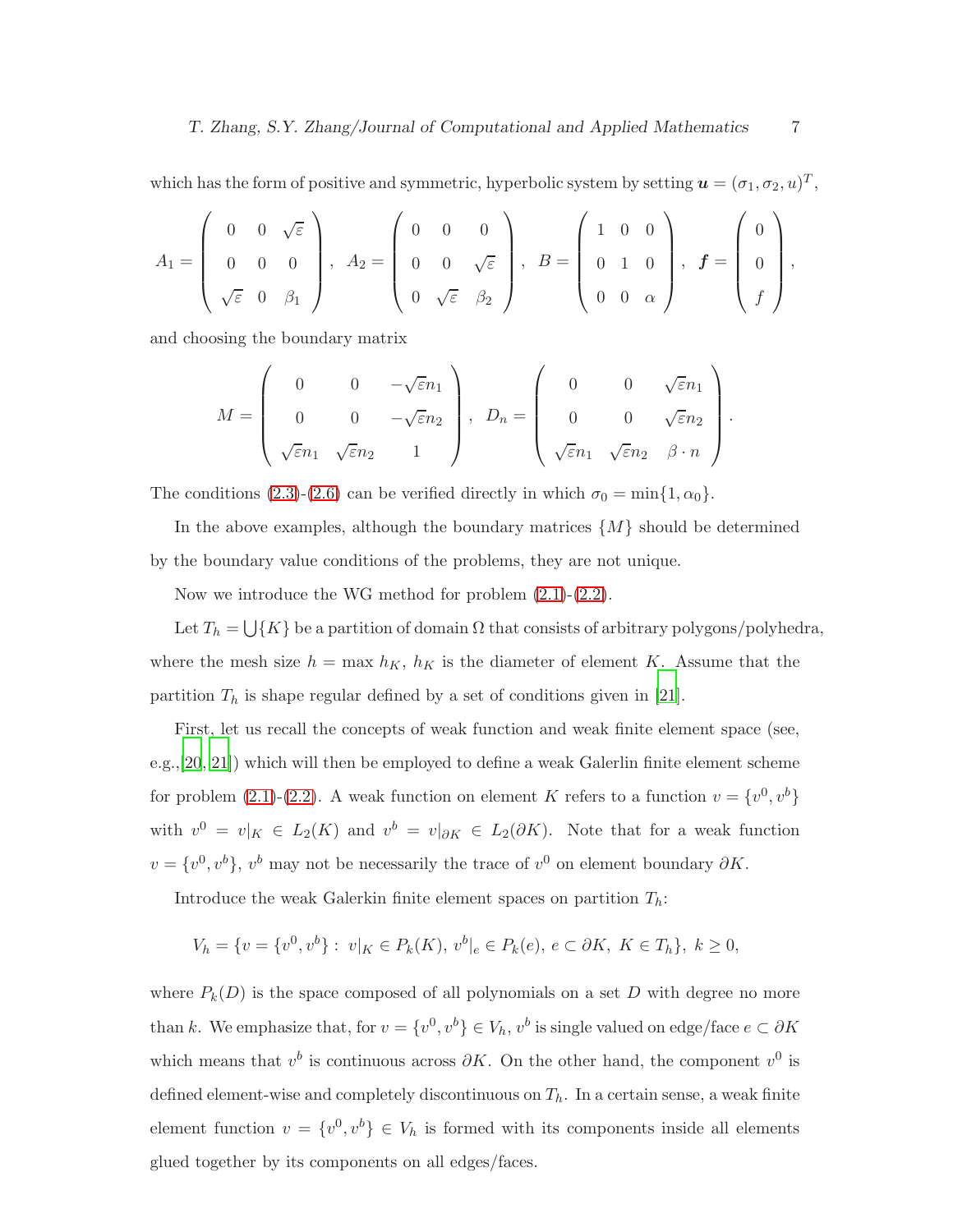Different from the weak gradient and weak divergence usually used in the WG method, we introduce here a special weak derivative for our problem. For vector function  $u \in [H^1(K)]^m$  and vector matrix  $\mathbf{A} = (A_1, \dots, A_d)^T$ , by using the Green's formula, we have

$$
(\boldsymbol{A}\cdot\nabla\boldsymbol{u},\boldsymbol{q})_K = -(\boldsymbol{u}^0,\boldsymbol{A}\cdot\nabla\boldsymbol{q}+\mathrm{div}\boldsymbol{A}\boldsymbol{q})_K + \int_{\partial K} D_n\boldsymbol{u}\cdot\boldsymbol{q}ds, \ \forall\boldsymbol{q}\in[H^1(K)]^m,
$$

where  $D_n = \mathbf{A} \cdot n$ . Therefore, for weak vector function  $\mathbf{v} = \{\mathbf{v}^0, \mathbf{v}^b\} \in [V_h]^m$ , we define its weak derivative  $\nabla_{w,A} \mathbf{v}|_K \in [P(K)]^m$  related to vector matrix **A** on element  $K \in T_h$ as the unique solution of the following equation:

<span id="page-7-1"></span>
$$
(\nabla_{w,A}\boldsymbol{v},\boldsymbol{q})_K = -(\boldsymbol{v}^0,\boldsymbol{A}\cdot\nabla\boldsymbol{q}+\operatorname{div}\boldsymbol{A}\boldsymbol{q})_K + \int_{\partial K} D_n \boldsymbol{v}^b \cdot \boldsymbol{q} ds, \ \forall \boldsymbol{q} \in [P_k(K)]^m. \tag{2.15}
$$

Obviously, operator  $\nabla_{w,A}$  is an analogy of the differential operator  $\mathbf{A} \cdot \nabla$ .

Denote the set  $\partial T_h = \{ \partial K : K \in T_h \}.$  For simplicity, we use the following notations,

$$
(w, v)_{T_h} = \sum_{K \in T_h} (w, v)_K, \quad \langle w, v \rangle_{\partial T_h} = \sum_{K \in T_h} \langle w, v \rangle_{\partial K} = \sum_{K \in T_h} \int_{\partial K} wv ds,
$$
  

$$
\langle w, v \rangle_{\partial \Omega} = \int_{\partial \Omega} uv ds = \sum_{K \in T_h} \int_{\partial \Omega \cap \partial K} wv ds.
$$

Let  $u \in [H^1(\Omega)]^m$  be the exact solution of problem [\(2.1\)](#page-4-0)-[\(2.2\)](#page-4-0). Then, u satisfies the variational equation, for  $q \in [L_2(\Omega)]^m$ ,  $\widehat{q} \in [L_2(\partial \Omega)]^m$ ,

$$
(\mathbf{A} \cdot \nabla \mathbf{u}, \mathbf{q}) + (B\mathbf{u}, \mathbf{q}) + \frac{1}{2} \langle (M - D_n)\mathbf{u}, \widehat{\mathbf{q}} \rangle_{\partial \Omega} = (\mathbf{f}, \mathbf{q}). \tag{2.16}
$$

Motivated by this weak form, we introduce the bilinear form for  $w = \{w^0, w^b\}$ ,  $v =$  $\{\boldsymbol{v}^0, \boldsymbol{v}^b\} \in [V_h]^m,$ 

<span id="page-7-2"></span>
$$
a(\boldsymbol{w},\boldsymbol{v}) = (\nabla_{\boldsymbol{w},A}\boldsymbol{w},\boldsymbol{v}^0)_{T_h} + (B\boldsymbol{w}^0,\boldsymbol{v}^0)_{T_h} + \frac{1}{2}\langle (M - D_n)\boldsymbol{w}^b,\boldsymbol{v}^b\rangle_{\partial\Omega}.
$$
 (2.17)

Weak Galerkin Method: a weak Galerkin finite element approximation for problem  $(2.1)-(2.2)$  $(2.1)-(2.2)$  $(2.1)-(2.2)$  is to find  $u_h = {u_h^0, u_h^b} \in [V_h]^m$  such that

$$
a(\mathbf{u}_h, \mathbf{v}) + s(\mathbf{u}_h, \mathbf{v}) = (\mathbf{f}, \mathbf{v}^0)_{T_h}, \ \forall \, \mathbf{v} = \{\mathbf{v}^0, \mathbf{v}^b\} \in [V_h]^m, \tag{2.18}
$$

where the stabilizer

<span id="page-7-0"></span>
$$
s(\boldsymbol{w},\boldsymbol{v})=\langle\mu(\boldsymbol{w}^0-\boldsymbol{w}^b),\boldsymbol{v}^0-\boldsymbol{v}^b\rangle_{\partial T_h},
$$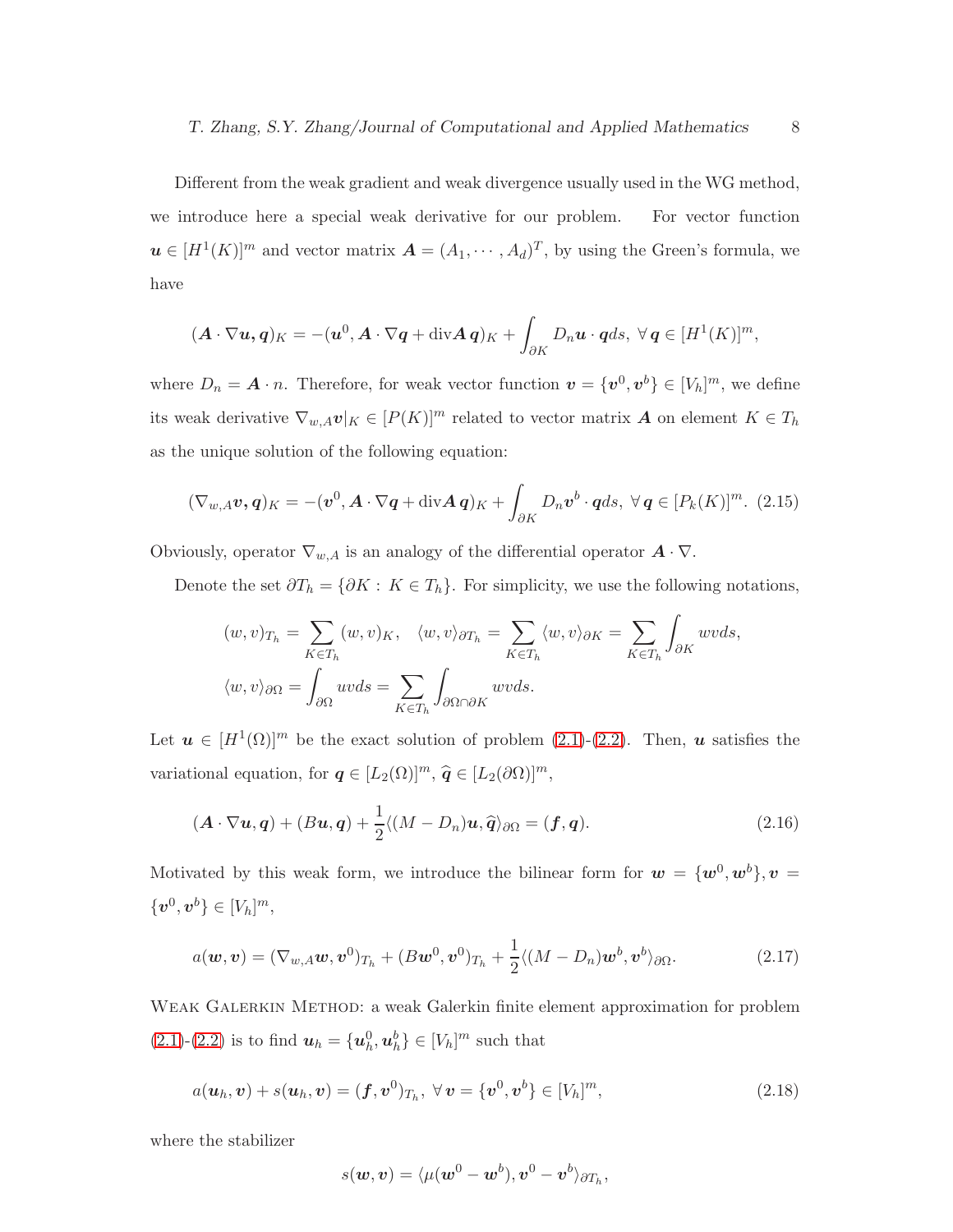and the parameter  $\mu > 0$  can be chosen properly to enhance the stability of this WG scheme. In what follows, we always choose  $\mu$  such that

<span id="page-8-1"></span>
$$
\mu - \frac{1}{2}\rho(D_n(x)) \ge \mu_0 > 0, \ x \in \overline{\Omega},\tag{2.19}
$$

where  $\rho(D_n) = ||D_n||_2$  represents the spectral radius of matrix  $D_n$ .

Below let us give a discussion on the solving method of WG equation [\(2.18\)](#page-7-0). Since WG equations concern the unknown  $u_h^0$  on elements and  $u_h^b$  on element boundaries, it seems that the number of unknowns of a WG equation is much more than that of the usual finite element equation. But, WG equations usually have a hybridized construction so that the unknown  $u_h^b$  can be eliminated locally by means of the unknown  $u_h^0$ . Therefore, the WG equation can yield a system of equations involving much less number of unknowns than what it appears. To show this, let us examine the WG equation [\(2.18\)](#page-7-0). By using weak derivative formula [\(2.15\)](#page-7-1), we can write equation [\(2.18\)](#page-7-0) in the following form

$$
-(\mathbf{u}_h^0, \mathbf{A} \cdot \nabla \mathbf{v}^0)_{T_h} + ((B - \text{div}\mathbf{A})\mathbf{u}_h^0, \mathbf{v}^0)_{T_h} + \langle D_n \mathbf{u}_h^b, \mathbf{v}^0 \rangle_{\partial T_h}
$$
  
+
$$
\frac{1}{2} \langle (M - D_n) \mathbf{u}_h^b, \mathbf{v}^b \rangle_{\partial \Omega} + \langle \mu(\mathbf{u}_h^0 - \mathbf{u}_h^b), \mathbf{v}^0 - \mathbf{v}^b \rangle_{\partial T_h} = (\mathbf{f}, \mathbf{v}^0), \ \forall \mathbf{v} \in [V_h]^m.
$$

Taking  $v = \{v^0, 0\}$  and  $v = \{0, v^b\}$ , respectively, it yields

<span id="page-8-0"></span>
$$
- (\boldsymbol{u}_h^0, \boldsymbol{A} \cdot \nabla \boldsymbol{v}^0)_{T_h} + ((\boldsymbol{B} - \text{div}\boldsymbol{A})\boldsymbol{u}_h^0, \boldsymbol{v}^0)_{T_h} + \langle D_n \boldsymbol{u}_h^b, \boldsymbol{v}^0 \rangle_{\partial T_h}
$$
  
+ $\langle \mu(\boldsymbol{u}_h^0 - \boldsymbol{u}_h^b), \boldsymbol{v}^0 \rangle_{\partial T_h} = (\boldsymbol{f}, \boldsymbol{v}^0),$  (2.20)

$$
\frac{1}{2}\langle (M - D_n)\mathbf{u}_h^b, \mathbf{v}^b \rangle_{\partial\Omega} - \langle \mu(\mathbf{u}_h^0 - \mathbf{u}_h^b), \mathbf{v}^b \rangle_{\partial T_h} = 0. \tag{2.21}
$$

Now, for any fixed edge/face  $e \subset \partial K$ ,  $K \in T_h$ , taking  $v^b|_e \in [P_k(e)]^m$  and  $v^b = 0$  on other edges/faces, we obtain from equation [\(2.21\)](#page-8-0) that

<span id="page-8-2"></span>
$$
\begin{cases}\n\frac{1}{2}\langle (M - D_n)\mathbf{u}_h^b, \mathbf{v}^b \rangle_e + \langle \mu \mathbf{u}_h^b, \mathbf{v}^b \rangle_e = \langle \mu \mathbf{u}_h^0, \mathbf{v}^b \rangle_e, e \subset \partial \Omega, \\
2\langle \mathbf{u}_h^b, \mathbf{v}^b \rangle_e = \langle \mathbf{u}_h^0, \mathbf{v}^b \rangle_{e \cap \partial K} + \langle \mathbf{u}_h^0, \mathbf{v}^b \rangle_{e \cap \partial K'}, e \not\subset \partial \Omega, \mathbf{v}^b \in [P_k(e)]^m,\n\end{cases}
$$
\n(2.22)

where K and  $K'$  are two adjacent elements sharing the common edge  $e$ . By conditions [\(2.5\)](#page-4-1) and [\(2.19\)](#page-8-1), we have for any  $q \in [L_2(e)]^m$ ,

$$
\langle M\mathbf{q},\mathbf{q}\rangle_e=\frac{1}{2}\langle (M+M^T)\mathbf{q},\mathbf{q}\rangle_e\geq 0,\ \langle (\mu I-\frac{1}{2}D_n)\mathbf{q},\mathbf{q}\rangle_e\geq \mu_0\langle \mathbf{q},\mathbf{q}\rangle_e,\ e\subset\partial\Omega.
$$

Hence, for each edge/face  $e \subset \partial K$ ,  $K \in T_h$ ,  $\mathbf{u}_h^b|_e$  can be solved uniquely from equation [\(2.22\)](#page-8-2) by means of  $\mathbf{u}_h^0(K)$  and  $\mathbf{u}_h^0(K')$ . Thus, the unknown  $\mathbf{u}_h^b$  can be eliminated from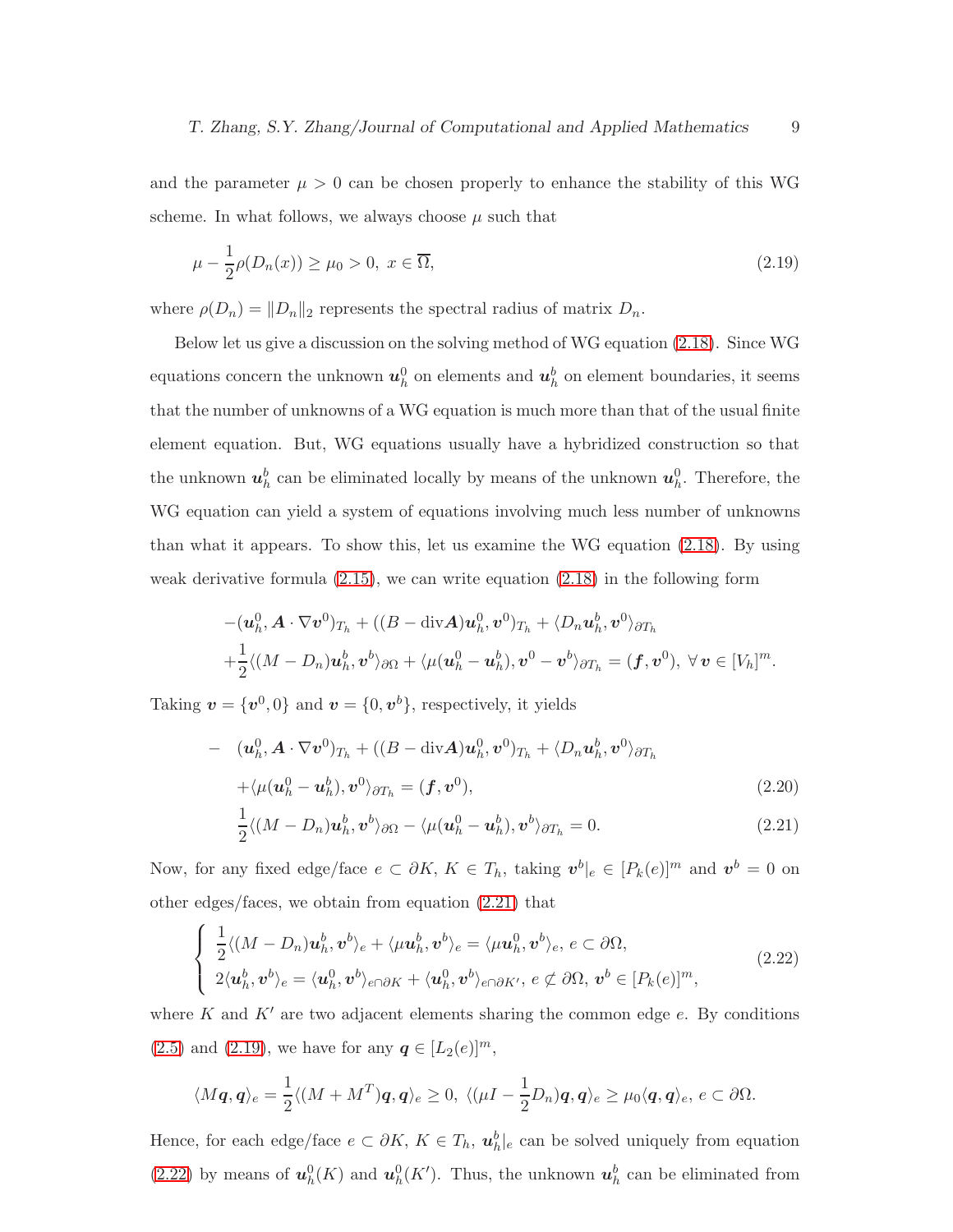equation [\(2.20\)](#page-8-0) so that WG equation [\(2.20\)](#page-8-0) may be a linear system of equations only involving unknown  $u_h^0$ . After solving  $u_h^0$ , we can solve  $u_h^b$  from equation [\(2.22\)](#page-8-2), edge by edge. Actually, in application, we usually only need to find solution  $u_h^0$ . Therefore, in general, a WG method has a comparable computation cost with the DG method.

# 3. Stability and error analysis

In this section, we establish the stability of WG scheme [\(2.18\)](#page-7-0) and give the error estimate for the WG solution.

## 3.1. Stability

We first give a lemma.

**Lemma 3.1.** For  $v = \{v^0, v^b\} \in [V_h]^m$ , it holds

$$
a(\boldsymbol{v}, \boldsymbol{v}) + s(\boldsymbol{v}, \boldsymbol{v}) = \frac{1}{2} (N \boldsymbol{v}^0, \boldsymbol{v}^0)_{T_h} + \langle (\mu I - \frac{1}{2} D_n) (\boldsymbol{v}^0 - \boldsymbol{v}^b), \boldsymbol{v}^0 - \boldsymbol{v}^b \rangle_{\partial T_h} + \frac{1}{2} \langle M \boldsymbol{v}^b, \boldsymbol{v}^b \rangle_{\partial \Omega}.
$$
 (3.1)

where matrix  $N = B + B<sup>T</sup> - div A$ .

Proof. By using weak derivative formula [\(2.15\)](#page-7-1) and the Green's formula, we have for  $w, v \in [V_h]^m$ ,

$$
(\nabla_{w,A}\boldsymbol{w},\boldsymbol{v}^{0})_{K} = -(\boldsymbol{w}^{0},\boldsymbol{A}\cdot\nabla\boldsymbol{v}^{0})_{K} - (\text{div}\boldsymbol{A}\boldsymbol{w}^{0},\boldsymbol{v}^{0})_{K} + \langle D_{n}\boldsymbol{w}^{b},\boldsymbol{v}^{0} \rangle_{\partial K}
$$
  
=  $(\boldsymbol{A}\cdot\nabla\boldsymbol{w}^{0},\boldsymbol{v}^{0})_{K} + (\text{div}\boldsymbol{A}\boldsymbol{w}^{0},\boldsymbol{v}^{0})_{K} - \langle D_{n}\boldsymbol{v}^{0},\boldsymbol{w}^{0} \rangle_{\partial K}$   
 $-(\text{div}\boldsymbol{A}\boldsymbol{w}^{0},\boldsymbol{v}^{0})_{K} + \langle D_{n}\boldsymbol{w}^{b},\boldsymbol{v}^{0} \rangle_{\partial K}.$ 

Again using formula [\(2.15\)](#page-7-1), it yields

$$
(\boldsymbol{A}\cdot\nabla\boldsymbol{w}^0,\boldsymbol{v}^0)_{K}+(\mathrm{div}\boldsymbol{A}\boldsymbol{w}^0,\boldsymbol{v}^0)_{K}=-(\nabla_{w,A}\boldsymbol{v},\boldsymbol{w}^0)_{K}+\langle D_n\boldsymbol{v}^b,\boldsymbol{w}^0\rangle_{\partial K}.
$$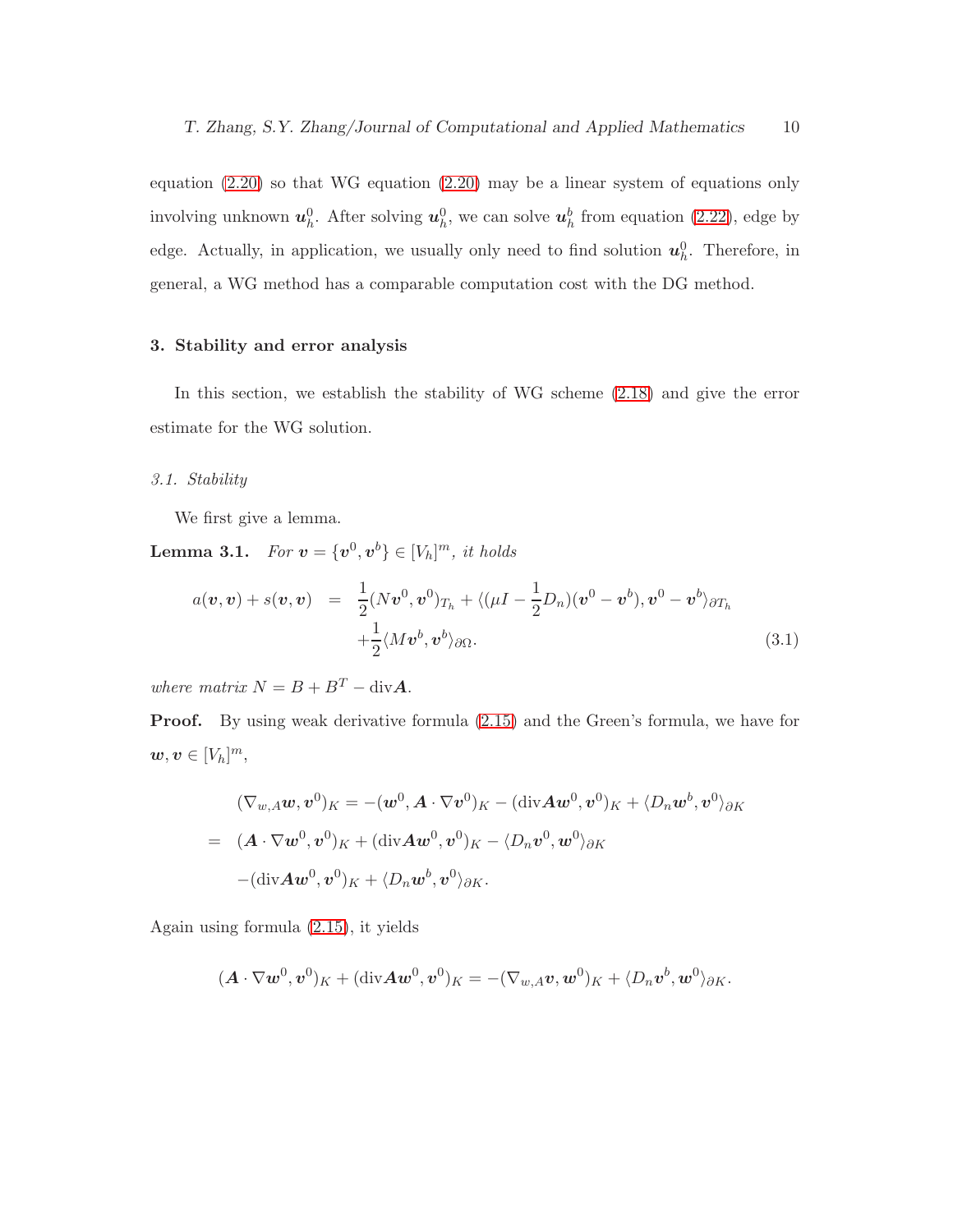Combining the above two equalities, we obtain (noting that  $D_n$  is symmetric matrix)

$$
(\nabla_{w,A}\boldsymbol{w},\boldsymbol{v}^{0})_{K} = -(\nabla_{w,A}\boldsymbol{v},\boldsymbol{w}^{0})_{K} + \langle D_{n}(\boldsymbol{v}^{b} - \boldsymbol{v}^{0}),\boldsymbol{w}^{0}\rangle_{\partial K} - (\text{div}\boldsymbol{A}\boldsymbol{w}^{0},\boldsymbol{v}^{0})_{K}
$$
  
+ $\langle D_{n}\boldsymbol{w}^{b},\boldsymbol{v}^{0}\rangle_{\partial K}$   
=  $-(\nabla_{w,A}\boldsymbol{v},\boldsymbol{w}^{0})_{K} - (\text{div}\boldsymbol{A}\boldsymbol{w}^{0},\boldsymbol{v}^{0})_{K} + \langle D_{n}(\boldsymbol{v}^{b} - \boldsymbol{v}^{0}),\boldsymbol{w}^{0} - \boldsymbol{w}^{b}\rangle_{\partial K}$   
+ $\langle D_{n}(\boldsymbol{v}^{b} - \boldsymbol{v}^{0}),\boldsymbol{w}^{b}\rangle_{\partial K} + \langle D_{n}\boldsymbol{w}^{b},\boldsymbol{v}^{0}\rangle_{\partial K}$   
=  $-(\nabla_{w,A}\boldsymbol{v},\boldsymbol{w}^{0})_{K} - (\text{div}\boldsymbol{A}\boldsymbol{w}^{0},\boldsymbol{v}^{0})_{K} - \langle D_{n}(\boldsymbol{v}^{0} - \boldsymbol{v}^{b}),\boldsymbol{w}^{0} - \boldsymbol{w}^{b}\rangle_{\partial K}$   
+ $\langle D_{n}\boldsymbol{v}^{b},\boldsymbol{w}^{b}\rangle_{\partial K}.$ 

Taking  $w = v$  and summing for  $K \in T_h$ , it yields

$$
(\nabla_{w,A} \boldsymbol v, \boldsymbol v^0)_{T_h} = -\frac{1}{2}(\text{div}\boldsymbol A \boldsymbol v^0, \boldsymbol v^0)_{T_h} - \frac{1}{2}\langle D_n(\boldsymbol v^0 - \boldsymbol v^b), \boldsymbol v^0 - \boldsymbol v^b\rangle_{\partial T_h} + \frac{1}{2}\langle D_n\boldsymbol v^b, \boldsymbol v^b\rangle_{\partial\Omega}.
$$

where we have used the fact that since  $v^b$  is continuous across  $\partial K$  and on common edge  $e = \partial K \cap \partial K'$ ,  $D_n = -D_{n'}$ , so that  $\langle D_n v^b, v^b \rangle_{\partial T_h} = \langle D_n v^b, v^b \rangle_{\partial \Omega}$  holds. Hence, it follows from [\(2.17\)](#page-7-2) that

$$
a(\boldsymbol{v}, \boldsymbol{v}) + s(\boldsymbol{v}, \boldsymbol{v}) = \frac{1}{2}((B + B^{T} - \text{div}\boldsymbol{A})\boldsymbol{v}^{0}, \boldsymbol{v}^{0})_{T_{h}}
$$
  
+  $\langle (\mu I - \frac{1}{2}D_{n})(\boldsymbol{v}^{0} - \boldsymbol{v}^{b}), \boldsymbol{v}^{0} - \boldsymbol{v}^{b} \rangle_{\partial T_{h}} + \frac{1}{2} \langle M\boldsymbol{v}^{b}, \boldsymbol{v}^{b} \rangle_{\partial\Omega}.$  (3.2)

The proof is completed.  $\square$ 

Introduce the notation:

$$
|||v|||^2 = \sigma_0(v^0, v^0)_{T_h} + \mu_0 \langle v^0 - v^b, v^0 - v^b \rangle_{\partial T_h} + \frac{1}{2} \langle Mv^b, v^b \rangle_{\partial \Omega}.
$$
\n(3.3)

It is easy to see that  $|||v|||$  defines a norm on space  $[V_h]^m$ . In fact, when  $|||v||| = 0$ , we obtain  $v^0 = 0$  and  $\langle v^b, v^b \rangle_{\partial T_h} = 0$ , so  $v = \{v^0, v^b\} = 0$  holds.

Theorem 3.1. The weak Galerkin finite element equation [\(2.18\)](#page-7-0) has one unique solution  $\mathbf{u}_h \in [V_h]^m$  and the following stability estimate holds.

<span id="page-10-0"></span>
$$
|||u_h||| \le \frac{1}{\sqrt{\sigma_0}} ||f||. \tag{3.4}
$$

**Proof.** We only need to prove the stability estimate  $(3.4)$ . By Lemma  $3.1$ ,  $(2.4)-(2.5)$  $(2.4)-(2.5)$ and [\(2.19\)](#page-8-1), we first obtain

<span id="page-10-1"></span>
$$
|||\mathbf{v}|||^2 \le a(\mathbf{v}, \mathbf{v}) + s(\mathbf{v}, \mathbf{v}), \ \forall \mathbf{v} \in [V_h]^m. \tag{3.5}
$$

Then, taking  $\mathbf{v} = \mathbf{u}_h$  in equation [\(2.18\)](#page-7-0) and using inequality:  $\sqrt{\sigma_0} ||\mathbf{u}_h|| \le |||\mathbf{u}_h||$ , estimate  $(3.4)$  is derived.  $\Box$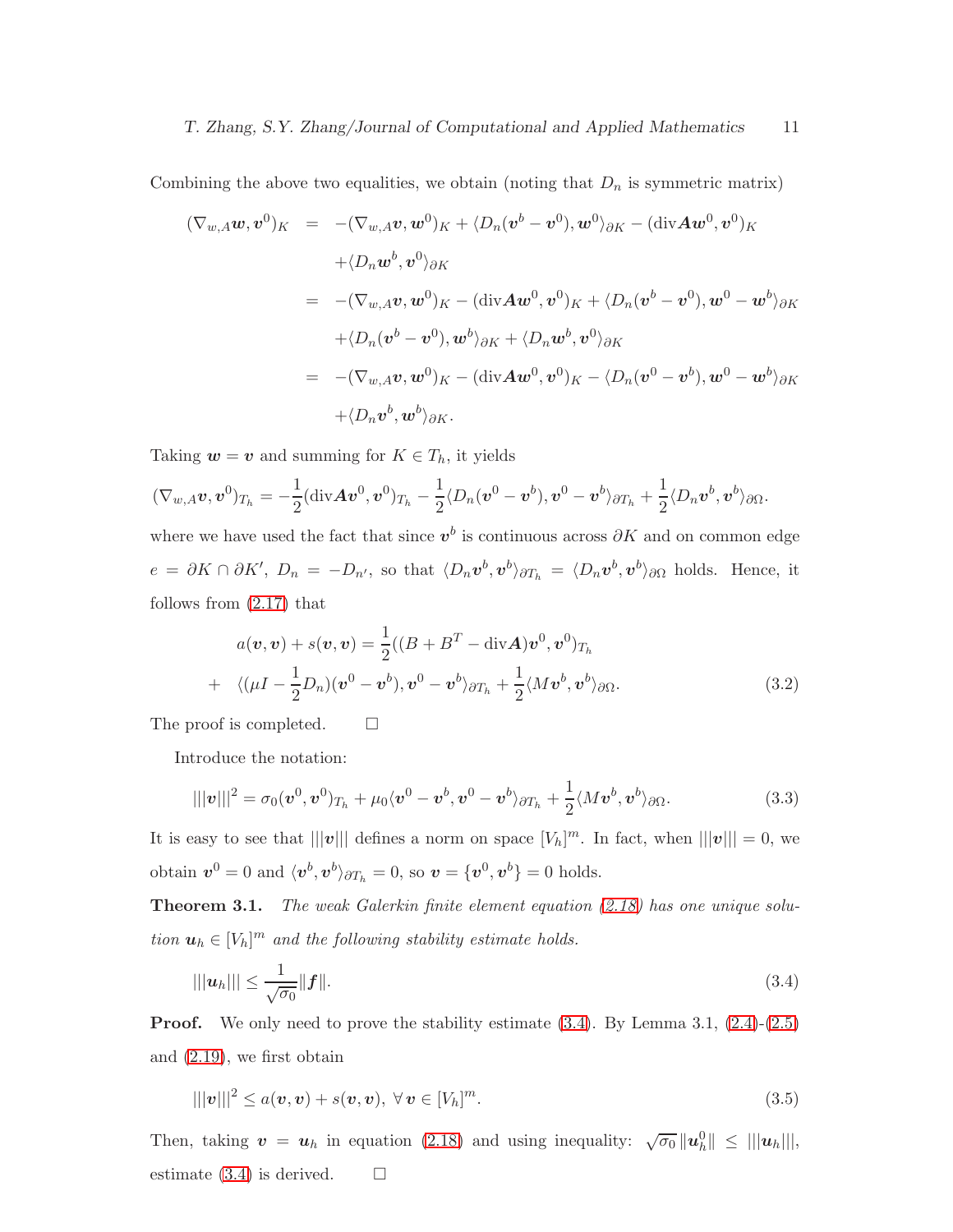#### 3.2. Error analysis

Given a function  $u$  with sufficient regularity, one can find an approximation to  $u$  by either interpolation or projection in a standard finite element space. In the WG space  $V_h$ , we will use a locally defined projection of u as its basic approximation. Specifically, let  $P_h: u \in L_2(K) \to P_h u \in P_k(K)$  be the local  $L_2$  projection operator such that

$$
(u - P_h u, q)_K = 0, \ \forall \, q \in P_k(K), \ K \in T_h. \tag{3.6}
$$

Operator  $P_h$  has the approximation property:

$$
||u - P_h u||_{s,K} \le C h_K^{m-s} ||u||_{m,K}, \ 0 \le s \le m \le k+1. \tag{3.7}
$$

The  $L_2$  projection operator  $P_{\partial K}: L_2(e) \to P_k(e)$ ,  $e \subset \partial K$  can be defined similarly on the edges of element  $K \in T_h$ . Now, we define a projection operator  $Q_h: u \in H^1(\Omega) \to$  $Q_h u \in V_h$  by its action on each element K such that

$$
Q_h u|_K = \{Q^0 u, Q^b u\} \doteq \{P_h u, P_{\partial K} u\}, \ K \in T_h. \tag{3.8}
$$

For vector function  $\mathbf{u} \in [H^1(\Omega)]^m$ , we set  $Q_h \mathbf{u} = (Q_h u_1, \dots, Q_h u_m)^T$ . **Lemma 3.2.** Let  $u \in [H^1(\Omega)]^m$ . Then it holds true for  $v = \{v^0, v^b\} \in [V_h]^m$ ,

$$
(\boldsymbol{A}\cdot\nabla\boldsymbol{u},\boldsymbol{v}^0)_{T_h}=(\nabla_{w,A}Q_h\boldsymbol{u},\boldsymbol{v}^0)_{T_h}+\langle D_n(\boldsymbol{u}-Q^b\boldsymbol{u}),\boldsymbol{v}^0\rangle_{\partial T_h}+l_1(\boldsymbol{u},\boldsymbol{v}),\qquad(3.9)
$$

where

<span id="page-11-0"></span>
$$
l_1(\boldsymbol{u},\boldsymbol{v}) = (Q^0\boldsymbol{u}-\boldsymbol{u}, \boldsymbol{A}\cdot\nabla\boldsymbol{v}^0)_{T_h} + (\text{div}\boldsymbol{A}(Q^0\boldsymbol{u}-\boldsymbol{u}), \boldsymbol{v}^0)_{T_h}.
$$
\n(3.10)

**Proof.** From the Green's formula and weak derivative formula  $(2.15)$ , we have

$$
\begin{array}{rcl}\n(A \cdot \nabla \boldsymbol{u}, v^0)_{T_h} & = & -(\boldsymbol{u}, \boldsymbol{A} \cdot \nabla \boldsymbol{v}^0)_{T_h} - (\text{div} \boldsymbol{A} \boldsymbol{u}, \boldsymbol{v}^0)_{T_h} + \langle D_n \boldsymbol{u}, v^0 \rangle_{\partial T_h} \\
\\ & = & -(\boldsymbol{Q}^0 \boldsymbol{u}, \boldsymbol{A} \cdot \nabla \boldsymbol{v}^0)_{T_h} - (\text{div} \boldsymbol{A} \boldsymbol{Q}^0 \boldsymbol{u}, \boldsymbol{v}^0)_{T_h} + l_1(\boldsymbol{u}, \boldsymbol{v}) + \langle D_n \boldsymbol{u}, v^0 \rangle_{\partial T_h} \\
\\ & = & (\nabla_{\boldsymbol{w}, A} \boldsymbol{Q}_h \boldsymbol{u}, \boldsymbol{v}^0)_{T_h} - \langle D_n \boldsymbol{Q}^b \boldsymbol{u}, v^0 \rangle_{\partial T_h} + l_1(\boldsymbol{u}, \boldsymbol{v}) + \langle D_n \boldsymbol{u}, v^0 \rangle_{\partial T_h}.\n\end{array}
$$

The proof is completed.  $\square$ 

<span id="page-11-1"></span>Set

$$
l_2(\boldsymbol{u},\boldsymbol{v})=(B(\boldsymbol{u}-Q^0\boldsymbol{u}),\boldsymbol{v}^0)_{T_h},\qquad(3.11)
$$

$$
l_3(\boldsymbol{u},\boldsymbol{v}) = \langle D_n(\boldsymbol{u} - Q^b \boldsymbol{u}), \boldsymbol{v}^0 - \boldsymbol{v}^b \rangle_{\partial T_h},
$$
\n(3.12)

$$
l_4(\boldsymbol{u},v)=\frac{1}{2}\langle (M+D_n)(\boldsymbol{u}-Q^b\boldsymbol{u}),\boldsymbol{v}^b\rangle_{\partial\Omega}.
$$
\n(3.13)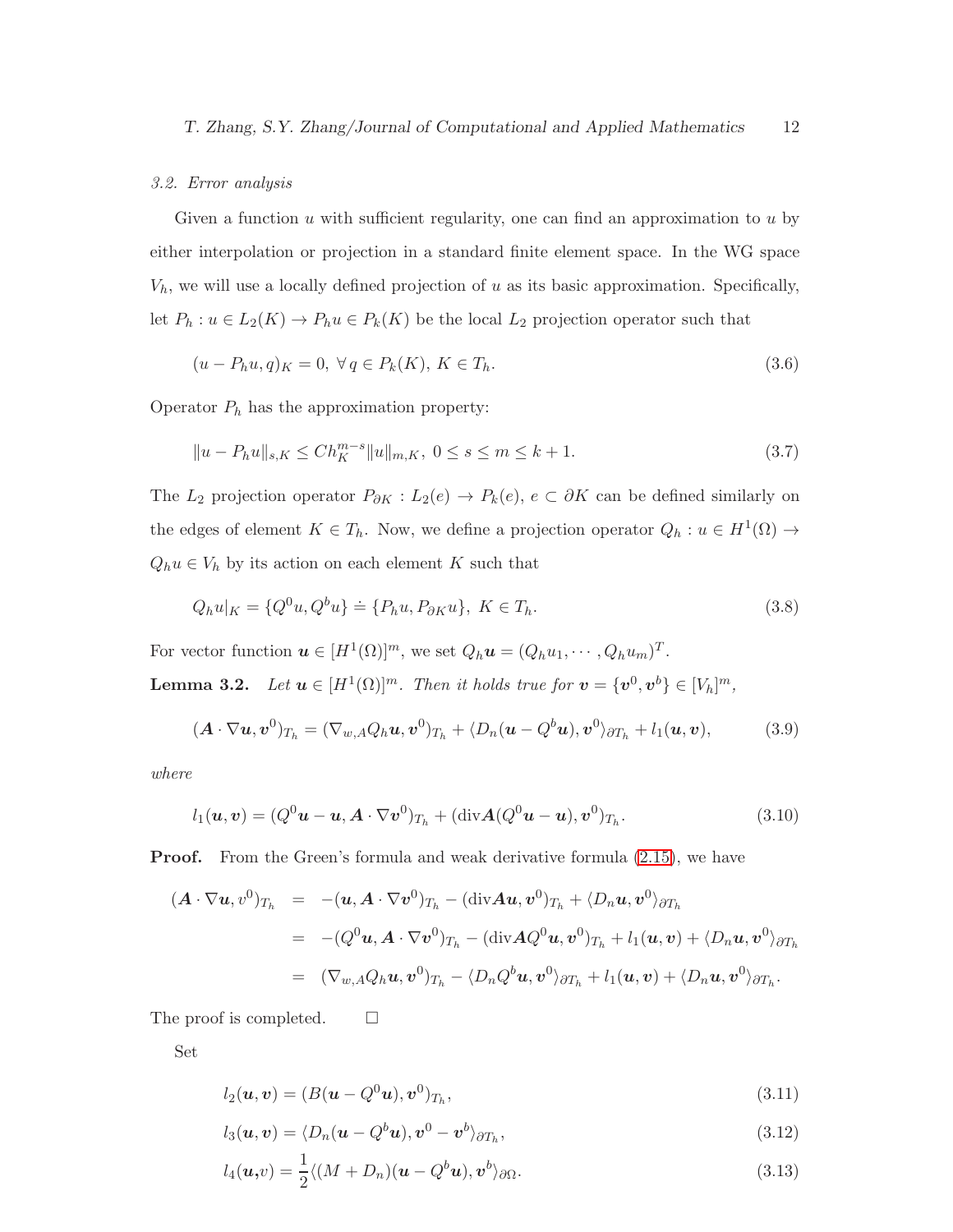**Lemma 3.3.** Let  $u \in [H^1(\Omega)]^m$  be the solution of problem  $(2.1)-(2.2)$  $(2.1)-(2.2)$ . Then we have for  $v = \{v^0, v^b\} \in [V_h]^m$ ,

<span id="page-12-2"></span>
$$
a(Q_hu, v) = (f, v^0) - l_1(u, v) - l_2(u, v) - l_3(u, v) - l_4(u, v).
$$
\n(3.14)

**Proof.** From equations [\(2.1\)](#page-4-0)-[\(2.2\)](#page-4-0), we have for  $\mathbf{v} = \{v^0, v^b\} \in [V_h]^m$ ,

$$
(\boldsymbol{A}\cdot\nabla\boldsymbol{u},\boldsymbol{v}^0)_{T_h}+(\boldsymbol{B}\boldsymbol{u},\boldsymbol{v}^0)+\frac{1}{2}\langle(M-D_n)\boldsymbol{u},\boldsymbol{v}^b\rangle_{\partial\Omega}=(\boldsymbol{f},\boldsymbol{v}^0),
$$

together with Lemma 3.2, it yields

<span id="page-12-0"></span>
$$
(\nabla_{w,A}Q_h\boldsymbol{u},\boldsymbol{v}^0)_{T_h} + \langle D_n(\boldsymbol{u}-Q^b\boldsymbol{u}),\boldsymbol{v}^0\rangle_{\partial T_h} + l_1(\boldsymbol{u},\boldsymbol{v})
$$
  
+ 
$$
(B\boldsymbol{u},\boldsymbol{v}^0) + \frac{1}{2}\langle (M-D_n)\boldsymbol{u},\boldsymbol{v}^b\rangle_{\partial\Omega} = (\boldsymbol{f},\boldsymbol{v}^0).
$$
 (3.15)

Since

$$
(Bu, v^0) = (BQ^0u, v^0) + l_2(u, v),
$$
  
\n
$$
\frac{1}{2}\langle (M - D_n)u, v^b \rangle_{\partial\Omega} = \frac{1}{2}\langle (M - D_n)Q^b u, v^b \rangle_{\partial\Omega} + \frac{1}{2}\langle (M - D_n)(u - Q^b u), v^b \rangle_{\partial\Omega},
$$

then we have from [\(3.15\)](#page-12-0) and the definition [\(2.17\)](#page-7-2) of  $a(\mathbf{w}, \mathbf{v})$  that

<span id="page-12-1"></span>
$$
a(Q_h \mathbf{u}, \mathbf{v}) + l_2(\mathbf{u}, \mathbf{v}) + \langle D_n(\mathbf{u} - Q^b \mathbf{u}), \mathbf{v}^0 \rangle_{\partial T_h} + l_1(\mathbf{u}, \mathbf{v})
$$
  
+ 
$$
\frac{1}{2} \langle (M - D_n)(\mathbf{u} - Q^b \mathbf{u}), \mathbf{v}^b \rangle_{\partial \Omega} = (\mathbf{f}, \mathbf{v}^0).
$$
(3.16)

Noting that  $u - Q^b u$  and  $v^b$  are continuous across element boundaries, it implies

$$
\langle D_n(\mathbf{u}-Q^b\mathbf{u}),\mathbf{v}^0\rangle_{\partial T_h}=\langle D_n(\mathbf{u}-Q^b\mathbf{u}),\mathbf{v}^0-\mathbf{v}^b\rangle_{\partial T_h}+\langle D_n(\mathbf{u}-Q^b\mathbf{u}),\mathbf{v}^b\rangle_{\partial\Omega}.
$$

Substituting this into [\(3.16\)](#page-12-1), the proof is completed.  $\Box$ 

For any function  $u \in H^1(K)$ , the following trace inequality holds.

$$
||u||_{L_2(e)}^2 \le C\left(h_K^{-1}||u||_{0,K}^2 + h_K||\nabla u||_{0,K}^2\right), \ e \subset \partial K, \ K \in T_h. \tag{3.17}
$$

For a piecewise smooth function u, let  $u^c$  be its piecewise constant approximation on  $T_h$ ,

$$
u^{c}(x) = \frac{1}{|K|} \int_{K} u dx, \ x \in K, \ K \in T_{h},
$$

then it holds

$$
|u(x) - u^{c}(x)| \leq Ch_K |u|_{1,\infty,K}, \ x \in K, \ K \in T_h.
$$
\n(3.18)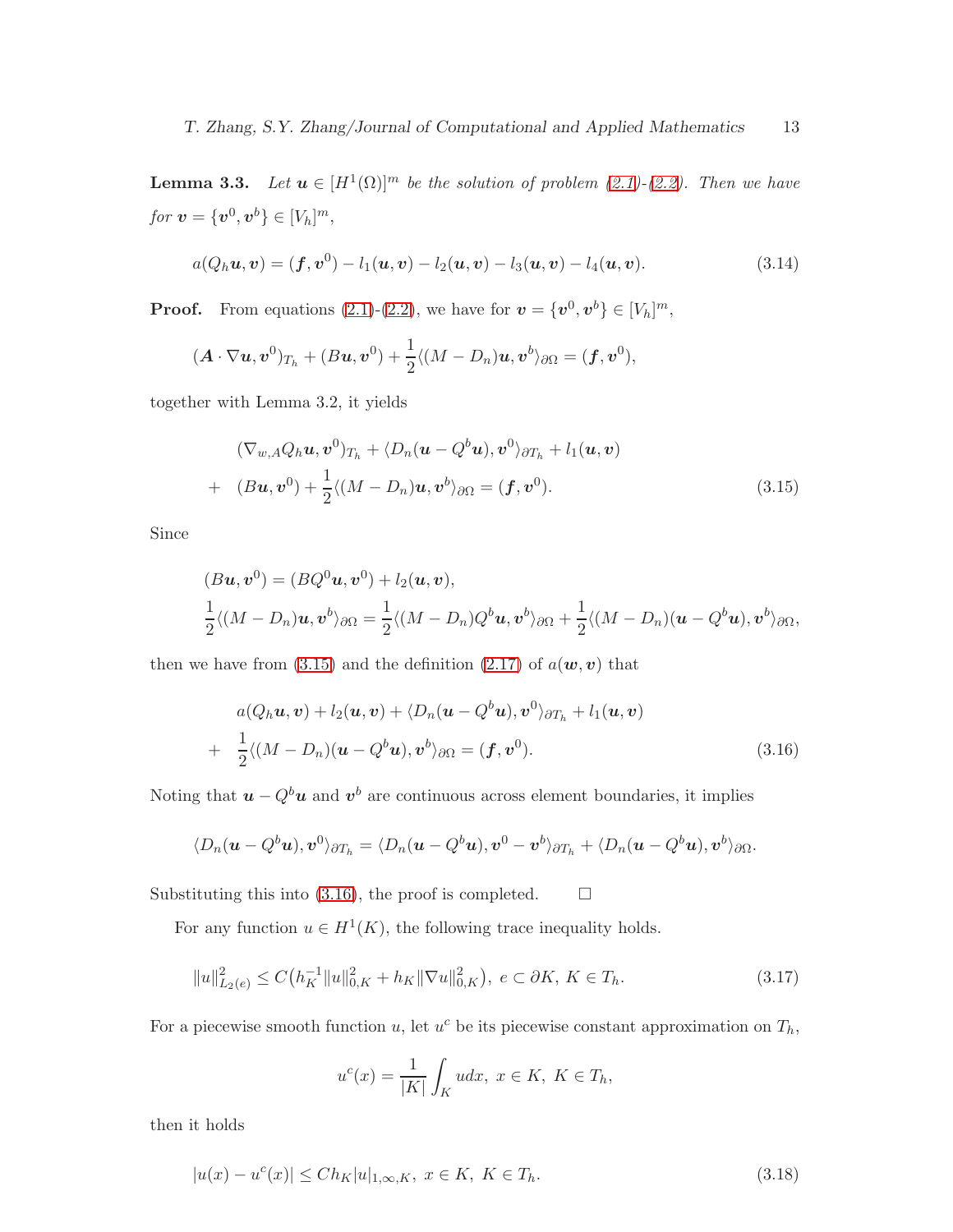**Theorem 3.2.** Assume that  $T_h$  is a shape regular partition. Let  $u \in [H^{k+1}(\Omega)]^m$  and  $u_h \in [V_h]^m$  be the solutions of problems [\(2.1\)](#page-4-0)-[\(2.2\)](#page-4-0) and WG equation [\(2.18\)](#page-7-0), respectively. Then, we have the following error estimate.

$$
|||Q_h \mathbf{u} - \mathbf{u}_h||| \le Ch^{k + \frac{1}{2}} |\mathbf{u}|_{k+1}, \ k \ge 0.
$$
\n(3.19)

**Proof.** Denote by  $e_h = Q_h \mathbf{u} - \mathbf{u}_h \in [V_h]^m$  the error function. From equation [\(2.18\)](#page-7-0) and [\(3.14\)](#page-12-2), we obtain the error equation for  $v \in [V_h]^m$ ,

<span id="page-13-1"></span>
$$
a(e_h, v) + s(e_h, v) = s(Q_h u, v) - l_1(u, v) - l_2(u, v) - l_3(u, v) - l_4(u, v).
$$
 (3.20)

Below we estimate the terms  $l_i(\mathbf{u}, \mathbf{v})$   $(i = 1, 2, 3, 4)$  and  $s(Q_h\mathbf{u}, \mathbf{v})$ . It follows from the definition of  $Q^0$  and the inverse inequality,

$$
(\boldsymbol{u}-Q^0\boldsymbol{u},\boldsymbol{A}\cdot\nabla\boldsymbol{v}^0)_{T_h}=(\boldsymbol{u}-Q^0\boldsymbol{u},(\boldsymbol{A}-\boldsymbol{A}^c)\cdot\nabla\boldsymbol{v}^0)_{T_h}\leq C|\boldsymbol{A}|_{1,\infty}h^{k+1}|\boldsymbol{u}|_{k+1}\|\boldsymbol{v}^0\|.
$$

Hence, from  $(3.10)$  and  $(3.11)$ , we obtain

<span id="page-13-0"></span>
$$
|l_1(\boldsymbol{u}, \boldsymbol{v}) + l_2(\boldsymbol{u}, \boldsymbol{v})| \leq Ch^{k+1} |\boldsymbol{u}|_{k+1} ||\boldsymbol{v}^0|| \leq Ch^{k+1} |\boldsymbol{u}|_{k+1} |||\boldsymbol{v}||. \tag{3.21}
$$

Next, it follows from the definition of projection operator  $Q^b$ ,

$$
\|\mathbf{u}-Q^b\mathbf{u}\|_{L_2(e)}^2=\int_e(\mathbf{u}-Q^b\mathbf{u})(\mathbf{u}-Q^0\mathbf{u})ds\leq \|\mathbf{u}-Q^b\mathbf{u}\|_{L_2(e)}\|\mathbf{u}-Q^0\mathbf{u}\|_{L_2(e)},
$$

which implies  $\|\boldsymbol{u} - Q^b \boldsymbol{u}\|_{L_2(e)} \leq \|\boldsymbol{u} - Q^0 \boldsymbol{u}\|_{L_2(e)}$ ,  $e \subset \partial K$ . Then, from [\(3.12\)](#page-11-1) and the trace inequality, we obtain

$$
|l_3(\boldsymbol{u}, \boldsymbol{v})| \leq |D_n|_{\infty} \sum_{K \in T_h} \|\boldsymbol{u} - Q^b \boldsymbol{u}\|_{0, \partial K} \|\boldsymbol{v}^0 - \boldsymbol{v}^b\|_{0, \partial K}
$$
  
\n
$$
\leq |D_n|_{\infty} \sum_{K \in T_h} \|\boldsymbol{u} - Q^0 \boldsymbol{u}\|_{0, \partial K} \|\boldsymbol{v}^0 - \boldsymbol{v}^b\|_{0, \partial K} \leq Ch^{k + \frac{1}{2}} |\boldsymbol{u}|_{k+1} ||\|\boldsymbol{v}\||. \tag{3.22}
$$

Now, if matrix  $M + D_n$  is constant on each element edge  $e \subset \partial \Omega$ , we have from the definition of  $Q^b$  that  $l_4(\boldsymbol{u}, \boldsymbol{v}) = 0$ ; otherwise, let  $(M + D_n)^c$  be the piecewise constant approximation of matrix  $M + D_n$  on element edges, using the trace inequality and inverse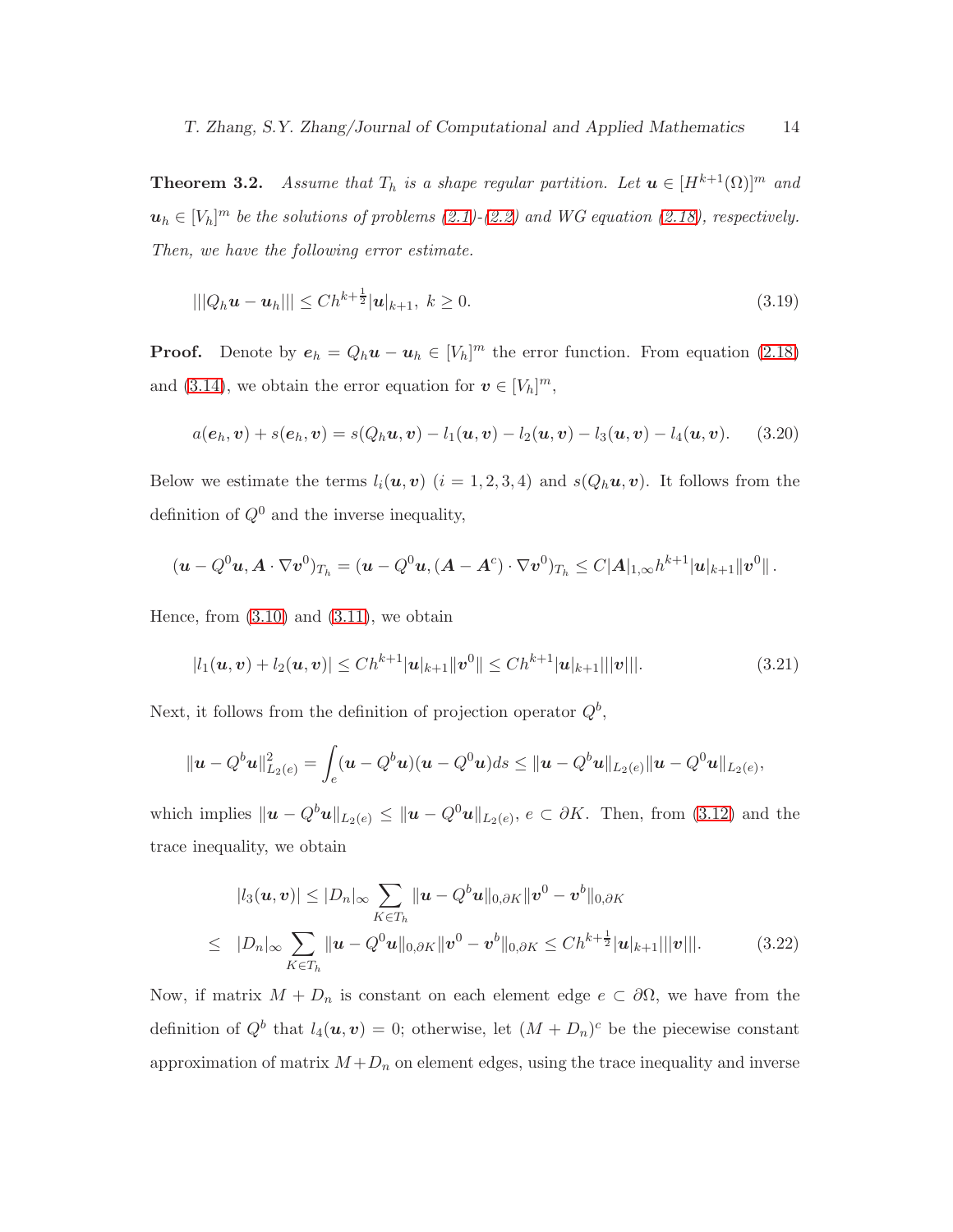inequality, we obtain

$$
l_4(\boldsymbol{u}, \boldsymbol{v}) = \frac{1}{2} \sum_{e \subset \partial \Omega} \langle (M + D_n - (M + D_n)^c)(\boldsymbol{u} - Q^b \boldsymbol{u}), \boldsymbol{v}^b \rangle_e
$$
  
\n
$$
\leq C \sum_{K \in T_h} h_K |M + D_n|_{1, \partial K, \infty} ||\boldsymbol{u} - Q^b \boldsymbol{u}||_{0, \partial K} ||\boldsymbol{v}^b||_{0, \partial K}
$$
  
\n
$$
\leq C \sum_{K \in T_h} h_K ||\boldsymbol{u} - Q^0 \boldsymbol{u}||_{0, \partial K} (||\boldsymbol{v}^b - \boldsymbol{v}^0||_{0, \partial K} + ||\boldsymbol{v}^0||_{0, \partial K})
$$
  
\n
$$
\leq C \sum_{K \in T_h} h_K ||\boldsymbol{u} - Q^0 \boldsymbol{u}||_{0, \partial K} (||\boldsymbol{v}^b - \boldsymbol{v}^0||_{0, \partial K} + h_K^{-\frac{1}{2}} ||\boldsymbol{v}^0||_{0, K})
$$
  
\n
$$
\leq Ch^{k+1} ||\boldsymbol{u}||_{k+1} |||\boldsymbol{v}|| |.
$$
\n(3.23)

Finally,

<span id="page-14-0"></span>
$$
s(Q_h \mathbf{u}, \mathbf{v}) = \langle \mu(Q^0 \mathbf{u} - \mathbf{u} + \mathbf{u} - Q^b \mathbf{u}), \mathbf{v}^0 - \mathbf{v}^b \rangle_{\partial T_h} = \langle \mu(Q^0 \mathbf{u} - \mathbf{u}), \mathbf{v}^0 - \mathbf{v}^b \rangle_{\partial T_h}
$$
  
\n
$$
\leq \left( \mu/\mu_0 \sum_{K \in T_h} ||Q^0 \mathbf{u} - \mathbf{u}||_{0,\partial K}^2 \right)^{\frac{1}{2}} \left( \mu_0 \sum_{K \in T_h} ||\mathbf{v}^0 - \mathbf{v}^b||_{0,\partial K}^2 \right)^{\frac{1}{2}}
$$
  
\n
$$
\leq Ch^{k + \frac{1}{2}} |\mathbf{u}|_{k+1} ||\mathbf{v}|| |.
$$
\n(3.24)

Substituting  $(3.21)$ – $(3.24)$  into  $(3.20)$ , we arrive at

$$
a(e_h, v) + s(e_h, v) \leq Ch^{k + \frac{1}{2}} |u|_{k+1} |||v|||, v \in [V_h]^m.
$$

Taking  $v = e_h$  and using [\(3.5\)](#page-10-1), it yields

$$
|||e_h|||^2 \leq a(e_h, e_h) + s(e_h, e_h) \leq Ch^{k+\frac{1}{2}}|u|_{k+1}|||e_h|||.
$$

The proof is completed.  $\square$ 

From Theorem 3.2 and the triangle inequality, we immediately the optimal  $L_2$ -error estimate,

$$
\|\mathbf{u} - \mathbf{u}_h^0\| \le C h^{k + \frac{1}{2}} |\mathbf{u}|_{k+1}, \ k \ge 0. \tag{3.25}
$$

Lin et. al. in [\[12\]](#page-22-9) considered a WG method for the singularly perturbed convectiondiffusion-reaction problem [\(2.10\)](#page-5-0)-[\(2.11\)](#page-5-0). To compare our WG method with the WG method proposed in [\[12](#page-22-9)], we consider the WG method [\(2.18\)](#page-7-0) for solving the same problem by transforming it into the symmetric hyperbolic systems [\(2.12\)](#page-5-1)-[\(2.14\)](#page-5-1). For this problem, since  $\rho(D_n) \leq |\beta \cdot n| + \sqrt{\varepsilon}$ , we may choose the parameter  $\mu = |\beta|_{\infty} + 1$  in WG scheme [\(2.18\)](#page-7-0), assuming that  $\varepsilon \leq 1$ .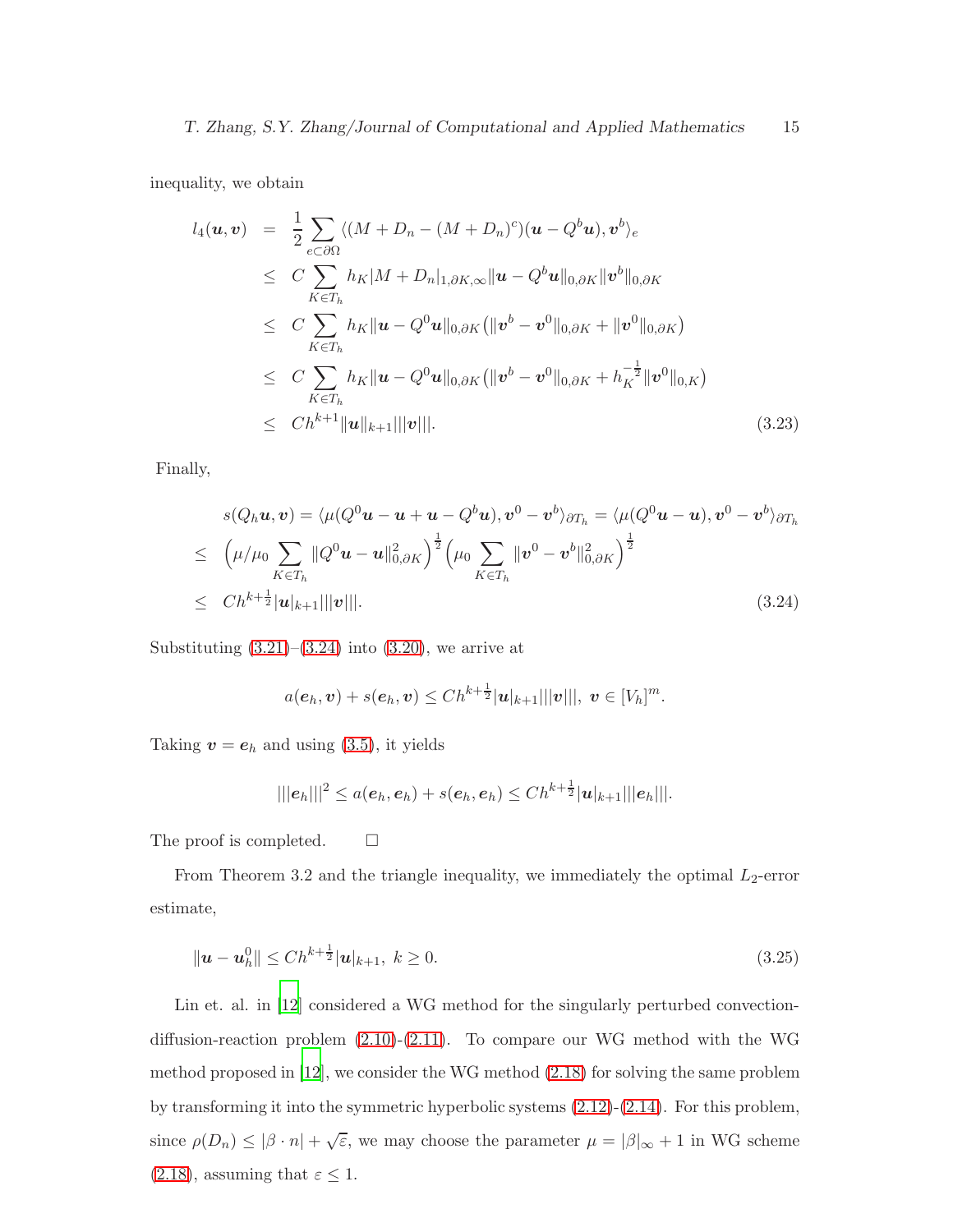Let  $\mathbf{u} = (u, \sigma_1, \sigma_2)^T$  be the exact solution of problem  $(2.12)-(2.14)$  $(2.12)-(2.14)$  and  $\mathbf{u}_h = (u_h, \sigma_{1,h}, \sigma_{2,h})^T \in$  $[V_h]^3$  is the WG solution given by equation [\(2.18\)](#page-7-0) solving problem [\(2.12\)](#page-5-1)-[\(2.14\)](#page-5-1). From Theorem 3.2, we have

<span id="page-15-0"></span>
$$
||u - u_h^0|| + ||\sigma_1 - \sigma_{1,h}^0|| + ||\sigma_2 - \sigma_{2,h}^0|| \le Ch^{k + \frac{1}{2}} |u|_{k+1}, \ k \ge 0,
$$
\n(3.26)

where constant C is independent of  $\varepsilon$ . Since  $\sigma = -\sqrt{\varepsilon} \nabla u$  or  $\nabla u = -1/\sqrt{\varepsilon} (\sigma_1, \sigma_2)^T$ , we may define the weak gradient approximation of  $\nabla u$  by setting  $\nabla^w u_h = -1/\sqrt{\varepsilon}$  $(\sigma_{1,h}^0, \sigma_{2,h}^0)^T$ . Then, from [\(3.26\)](#page-15-0), we obtain the error estimate

<span id="page-15-2"></span><span id="page-15-1"></span>
$$
||u - u_h^0|| + \sqrt{\varepsilon} ||\nabla u - \nabla^w u_h|| \le Ch^{k + \frac{1}{2}} (|u|_{k+1} + \sqrt{\varepsilon} |\nabla u|_{k+1}), \, k \ge 0. \tag{3.27}
$$

On the other hand, Lin et. al. in [\[12,](#page-22-9) Theorem 3.8] derived the following error estimate:

$$
||u - u_h^0|| + \sqrt{\varepsilon} ||\nabla u - \nabla_w u_h|| \le Ch^k(h^{\frac{1}{2}} + \sqrt{\varepsilon}) |u|_{k+1}, k \ge 0,
$$
\n(3.28)

where  $\nabla_w u_h$  is the weak gradient [\[20\]](#page-22-7). Comparing [\(3.27\)](#page-15-1) with [\(3.28\)](#page-15-2), we see that error estimate [\(3.27\)](#page-15-1) has half an order higher convergence rate than that given in [\(3.28\)](#page-15-2), although the regularity requirement in [\(3.27\)](#page-15-1) is higher than that in [\(3.28\)](#page-15-2). In particular, for the piecewise constant element  $(k = 0)$ , our WG method gives an  $O(h^{\frac{1}{2}})$ -order convergence rate, but no convergence rate can be obtained from estimate  $(3.28)$  if  $k = 0$ .

# 4. Numerical experiment

In this section, we provide some numerical examples to test the performance of the proposed WG method by solving the singularly perturbed convection-diffusion-reaction equation and the Maxwell's equations.

### Singularly perturbed convection-diffusion-reaction problem

Consider problem:

<span id="page-15-3"></span>
$$
-\varepsilon \Delta u + \beta \cdot \nabla u + \alpha u = f, \ x \in \Omega,
$$
\n(4.1)

$$
u = 0, \ x \in \partial\Omega,\tag{4.2}
$$

where  $\Omega \subset R^2$  is a bounded domain,  $\varepsilon > 0$  is a small parameter and  $\alpha - \text{div}\beta/2 \ge \alpha_0 > 0$ .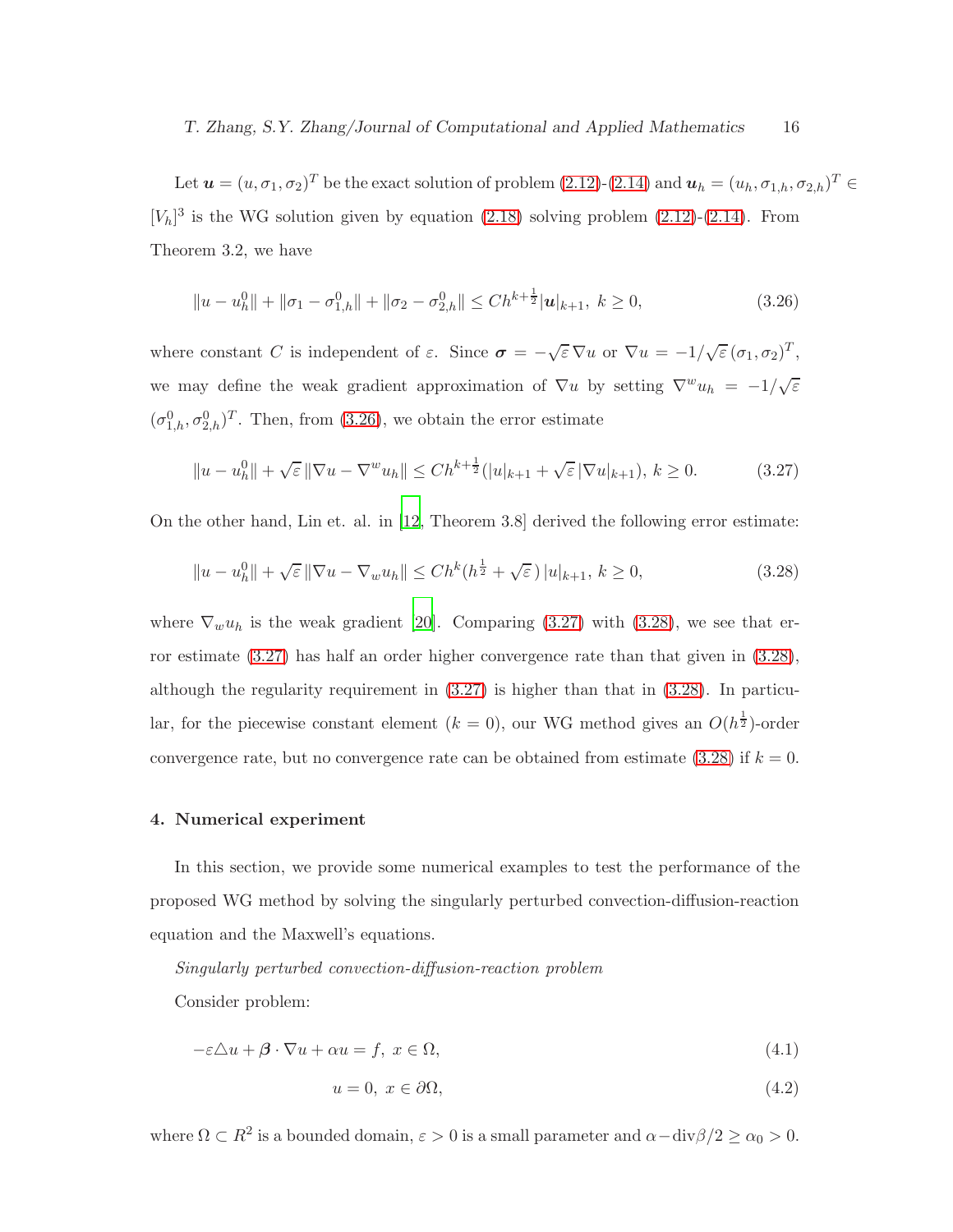<span id="page-16-1"></span>

| level          | $  u - u_h^0  $                              | rate | $   Q_h u - u_h   $ | rate |  |
|----------------|----------------------------------------------|------|---------------------|------|--|
|                | The $P_1$ WG method, $\varepsilon = 10^{-8}$ |      |                     |      |  |
| 5              | $0.2627E-03$                                 | 1.98 | $0.2448E-02$        | 1.50 |  |
| 6              | $0.6663E-04$                                 | 1.98 | 0.8645E-03          | 1.50 |  |
| 7              | $0.1681E-04$                                 | 1.99 | $0.3053E-03$        | 1.50 |  |
|                | The $P_2$ WG method, $\varepsilon = 10^{-8}$ |      |                     |      |  |
| $\overline{5}$ | $0.4300E-03$                                 | 3.05 | 0.4185E-02          | 2.55 |  |
| 6              | 0.5321E-04                                   | 3.01 | $0.7281E-03$        | 2.52 |  |
| 7              | $0.6668E - 05$                               | 3.00 | $0.1277E-03$        | 2.51 |  |
|                | The $P_3$ WG method, $\varepsilon = 10^{-8}$ |      |                     |      |  |
| $\overline{2}$ | $0.9900E-01$                                 | 4.67 | $0.3976E + 00$      | 4.10 |  |
| 3              | 0.4772E-02                                   | 4.37 | $0.2765E-01$        | 3.85 |  |
| 4              | $0.2815$ E-03                                | 4.08 | 0.2166E-02          | 3.67 |  |

Table 1: The error profile for solution [\(4.3\)](#page-16-0) on square grids.

We first transform this problem into the symmetric hyperbolic systems  $(2.12)-(2.14)$  $(2.12)-(2.14)$ and then use WG method [\(2.18\)](#page-7-0) to solve this systems in which the stability parameter  $\mu = |\beta|_{\infty} + 1.$ 

The first example does not have a singularity (boundary layer) and the exact solution of problem  $(4.1)-(4.2)$  $(4.1)-(4.2)$  is

<span id="page-16-0"></span>
$$
u(x,y) = x(1-x)y(1-y) \quad \text{in } \Omega = (0,1)^2. \tag{4.3}
$$

In [\(4.1\)](#page-15-3), set  $\beta = (1, 2)$  and  $\alpha = 1$ . We use the uniform square grids in the computation where the first grid consists of one square, and each square is refined into four subsquares to form the next level grid. The computational results are listed in Table [1](#page-16-1) in which  $u$  is the solution of the corresponding hyperbolic systems. Numerical results verify our theoretical analysis. The convergence is independent of the singular perturbation parameter  $\varepsilon$ .

The second example has a singularity (boundary layer) and the exact solution of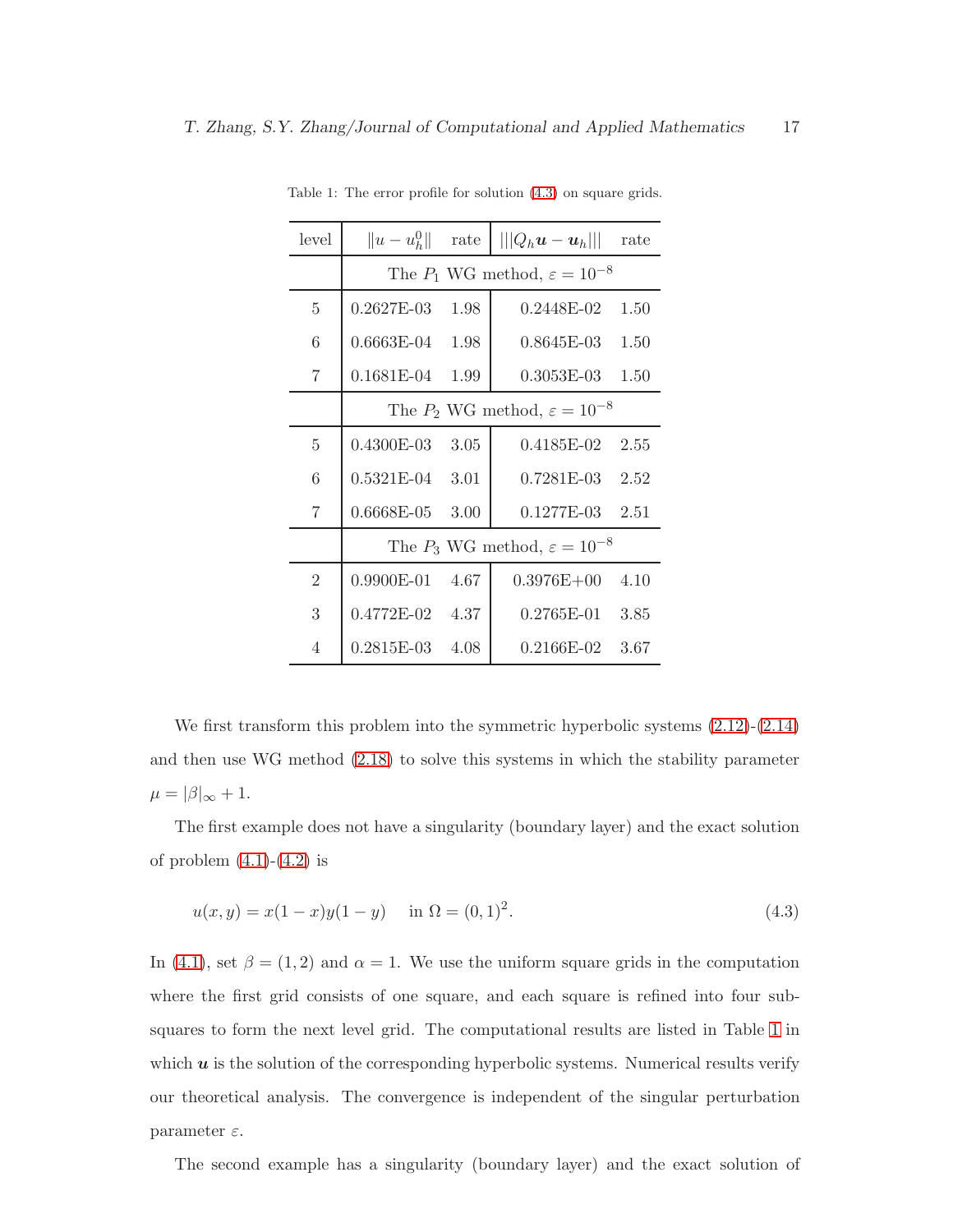problem  $(4.1)-(4.2)$  $(4.1)-(4.2)$  is

$$
u(x,y) = \sin\frac{\pi x}{2}\sin\frac{\pi y}{2}(1 - e^{(x-1)/\sqrt{\varepsilon}})(1 - e^{(y-1)/\sqrt{\varepsilon}}) \quad \text{in } \Omega = (0,1)^2. \tag{4.4}
$$

In [\(4.1\)](#page-15-3), set  $\beta = (1, 1)$  and  $\alpha = 1$ . Again the first grid consists of one square, and each square is refined into four sub-squares to form the next level grid. The computed solution is plotted in Figure [1,](#page-17-0) where we can see that the boundary layer occurs at the boundary  $x = 1$  and  $y = 1$ . The computational results are listed in Table [2.](#page-18-0) They verify

<span id="page-17-1"></span>

<span id="page-17-0"></span>Figure 1: The  $P_2$  WG on the 5th grid for solving [\(4.1\)](#page-15-3)–4.2, when  $\varepsilon = 10^{-3}$  and  $10^{-8}$ .

our theoretical analysis. We note that the  $P_0$ -WG method converges one order higher than the traditional method [\[12\]](#page-22-9), and half an order higher than our theoretic order in the  $L_2$ -norm.

Now, we recompute the solution [\(4.4\)](#page-17-1) on polygonal grids shown in Figure 2 where the central polygon has 12 sides, and the side ones have 7 sides. The error and the order of convergence are listed in Table [3](#page-19-0) which confirm the  $L_2$ -error analysis.

## Maxwell's equations

Consider the Maxwell's equations in a two-dimensional domain in the following form:

<span id="page-17-2"></span> $\nu H + \nabla \wedge E = h, \ (x, y) \in \Omega,$ (4.5)

$$
\sigma E - \nabla \wedge H = g, \ (x, y) \in \Omega,
$$
\n
$$
(4.6)
$$

 $E = 0, (x, y) \in \partial\Omega,$  (4.7)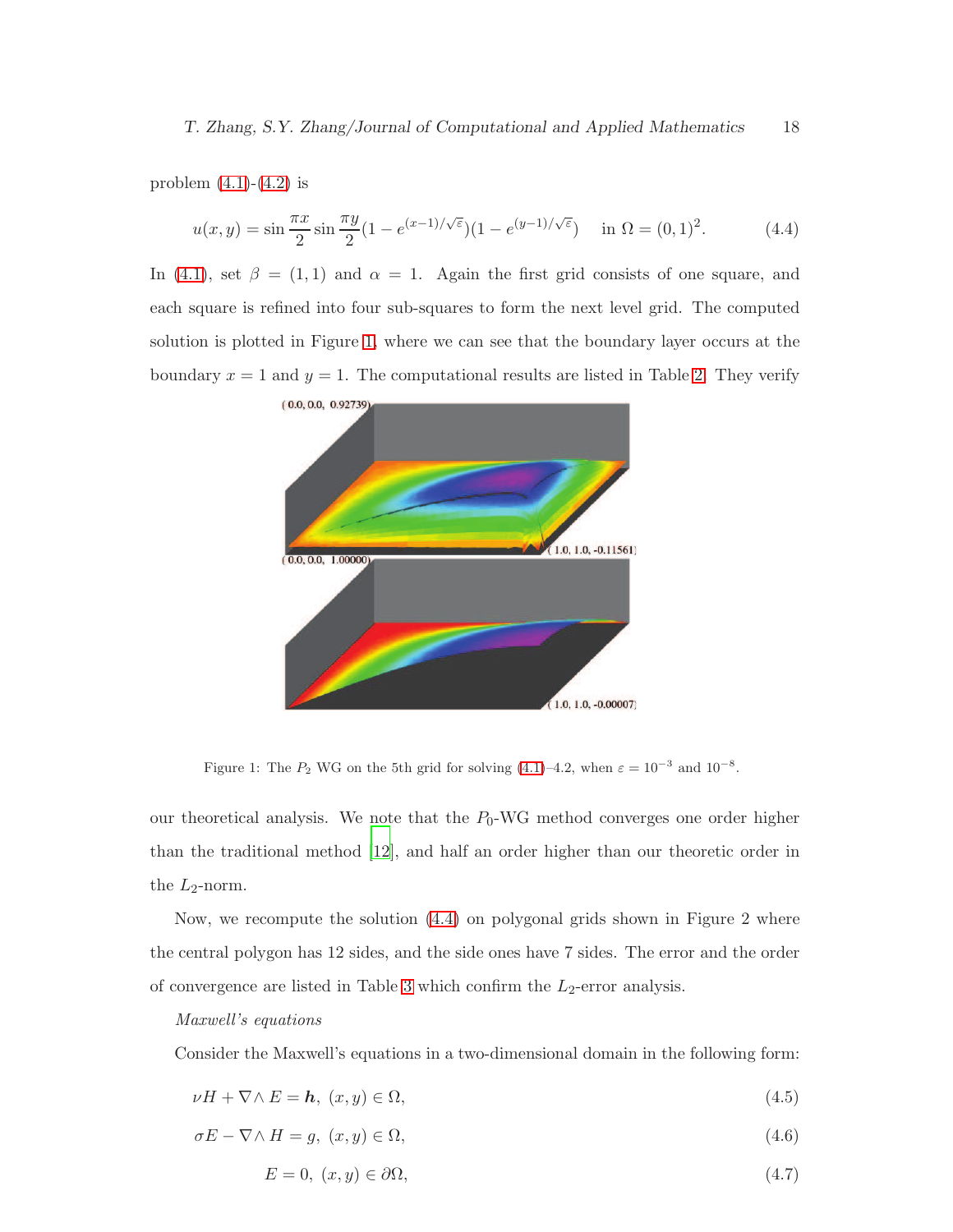<span id="page-18-0"></span>

| level          | $  u - u_h^0  $                              | rate | $   Q_h u - u_h   $ | rate |  |
|----------------|----------------------------------------------|------|---------------------|------|--|
|                | The $P_0$ WG method, $\varepsilon = 10^{-8}$ |      |                     |      |  |
| 5              | $0.1742E-01$                                 | 0.96 | 0.3548E-01          | 0.96 |  |
| 6              | 0.8840E-02                                   | 0.98 | 0.1801E-01          | 0.98 |  |
| 7              | $0.4454E-02$                                 | 0.99 | $0.9095E-02$        | 0.99 |  |
|                | The $P_1$ WG method, $\varepsilon = 10^{-8}$ |      |                     |      |  |
| 5              | $0.4964E-03$                                 | 2.02 | $0.6534E-02$        | 1.50 |  |
| 6              | $0.1233E-03$                                 | 2.01 | $0.2313E-02$        | 1.50 |  |
| 7              | $0.3074E-04$                                 | 2.00 | $0.8190E-03$        | 1.50 |  |
|                | The $P_2$ WG method, $\varepsilon = 10^{-8}$ |      |                     |      |  |
| $\overline{4}$ | $0.1519E-03$                                 | 3.04 | 0.1685E-02          | 2.51 |  |
| 5              | $0.1867E-04$                                 | 3.02 | $0.2958E-03$        | 2.51 |  |
| 6              | 0.2313E-05                                   | 3.01 | 0.5351E-04          | 2.47 |  |

Table 2: The error profile for solution [\(4.4\)](#page-17-1) on square grids.

where  $H = (H_1, H_2)^T$  and E denote the magnetic and electric fields, respectively, coefficients  $\nu > 0$  and  $\sigma > 0$ ,  $\mathbf{h} = (h_1, h_2)^T$  and g are known functions, and  $\nabla \wedge$  is the *curl* operator defined by

$$
\nabla \wedge E = (\partial_y E, -\partial_x E)^T, \quad \nabla \wedge H = \partial_x H_2 - \partial_y H_1.
$$

Let  $\mathbf{u} = (H_1, H_2, E)^T$ . Problem [\(4.5\)](#page-17-2)-[\(4.7\)](#page-17-2) can be written as the positive symmetric hyperbolic system

$$
A_1 \partial_x \mathbf{u} + A_2 \partial_y \mathbf{u} + B \mathbf{u} = \mathbf{f}, \ (x, y) \in \Omega,
$$
\n
$$
(4.8)
$$

$$
(M - D_n)\mathbf{u} = \mathbf{0}, \ (x, y) \in \partial\Omega,\tag{4.9}
$$

where

$$
A_1 = \begin{pmatrix} 0 & 0 & 0 \\ 0 & 0 & -1 \\ 0 & -1 & 0 \end{pmatrix}, A_2 = \begin{pmatrix} 0 & 0 & 1 \\ 0 & 0 & 0 \\ 1 & 0 & 0 \end{pmatrix}, B = \begin{pmatrix} \nu & 0 & 0 \\ 0 & \nu & 0 \\ 0 & 0 & \sigma \end{pmatrix}, f = \begin{pmatrix} h_1 \\ h_2 \\ g \end{pmatrix},
$$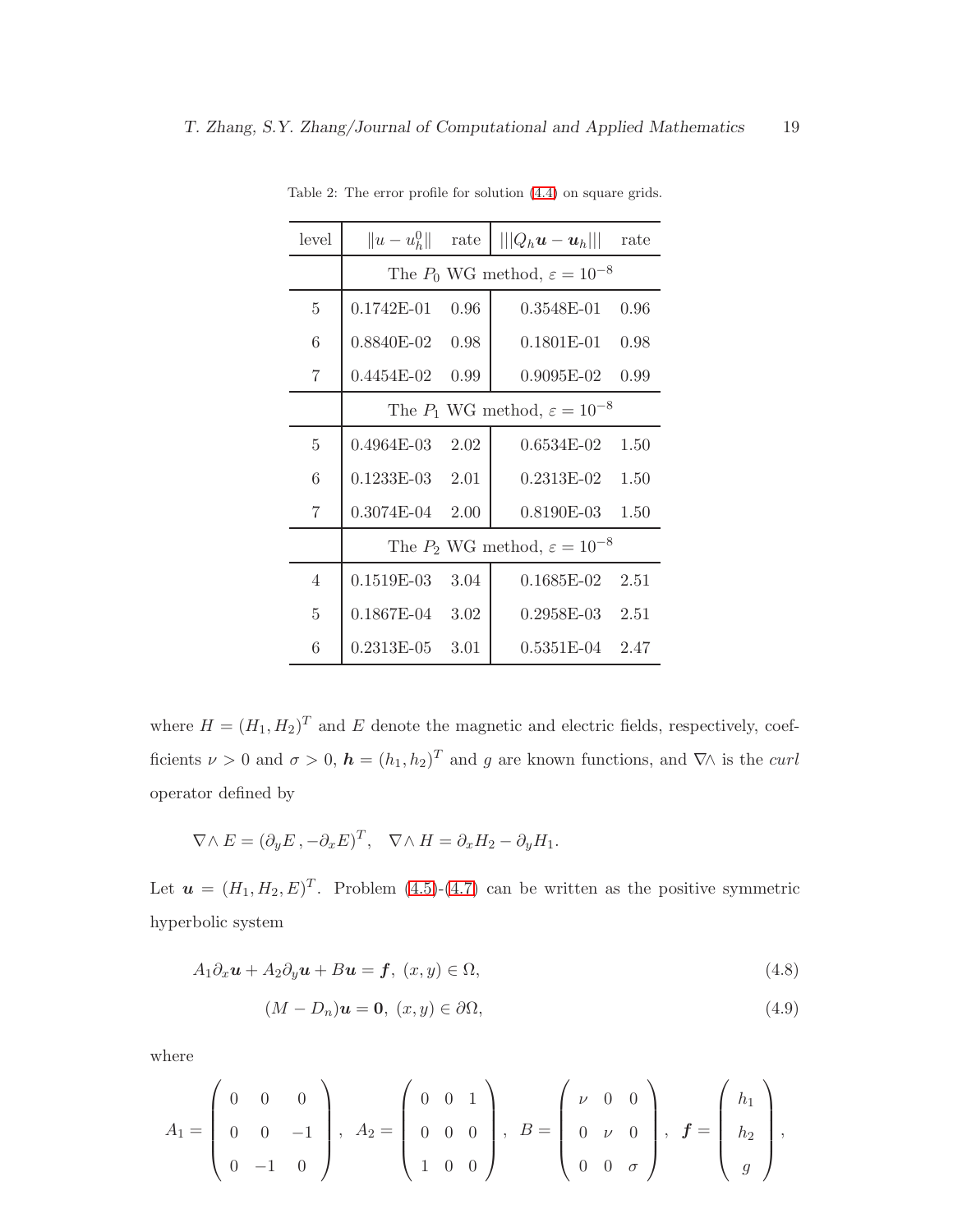

Figure 2: The first three polygonal grids for solving [\(4.4\)](#page-17-1).

<span id="page-19-0"></span>

| level          | $  u - u_h  _0$                           | $h^n$ | $   Q_hu-u_h   $ | $h^n$ |  |
|----------------|-------------------------------------------|-------|------------------|-------|--|
|                | The $P_1$ WG method, $\epsilon = 10^{-1}$ |       |                  |       |  |
| $\overline{4}$ | $0.4714E-03$                              | 1.97  | $0.4274E-02$     | 1.47  |  |
| $\overline{5}$ | $0.1194E-03$                              | 1.98  | $0.1525E-02$     | 1.49  |  |
| 6              | 0.3008E-04                                | 1.99  | 0.5416E-03       | 1.49  |  |
|                | The $P_1$ WG method, $\epsilon = 10^{-4}$ |       |                  |       |  |
| 4              | $0.1438E + 00$                            | 1.66  | $0.1177E + 01$   | 1.09  |  |
| 5              | $0.4464E-01$                              | 1.69  | $0.5384E + 00$   | 1.13  |  |
| 6              | $0.1382E - 01$                            | 1.69  | $0.2456E + 00$   | 1.13  |  |

Table 3: The error profile for solving [\(4.4\)](#page-17-1) on polygonal grids (Figure 2).

$$
D_n = \left(\begin{array}{ccc} 0 & 0 & n_2 \\ 0 & 0 & -n_1 \\ n_2 & -n_1 & 0 \end{array}\right), \ \ M = \left(\begin{array}{ccc} 0 & 0 & -n_2 \\ 0 & 0 & n_1 \\ n_2 & -n_1 & 1 \end{array}\right).
$$

The conditions [\(2.3\)](#page-4-1)-[\(2.6\)](#page-4-1) can be verified directly in which  $\sigma_0 = \min{\lbrace \nu, \sigma \rbrace}$ . Since  $\rho(D_n) = 1$ , we may choose the stability parameter  $\mu = 1$  in the WG scheme [\(2.18\)](#page-7-0).

Now, we apply the WG method  $(2.18)$  to solve problem  $(4.5)-(4.7)$  $(4.5)-(4.7)$ . Let domain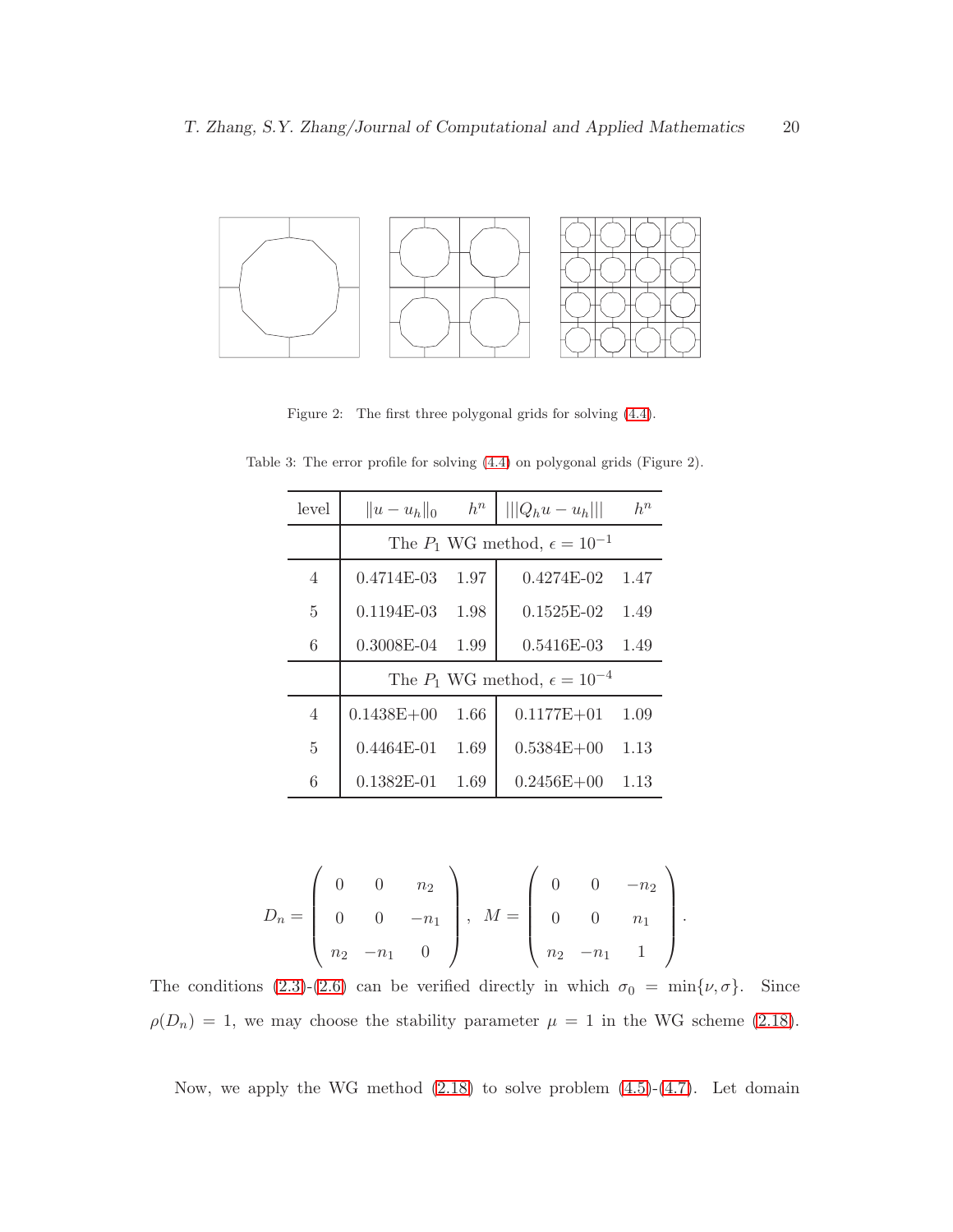<span id="page-20-1"></span>

| level          | $\ \boldsymbol{u}-\boldsymbol{u}_h^0\ $ | rate | $   Q_h\boldsymbol{u}-\boldsymbol{u}_h   $ | rate |  |
|----------------|-----------------------------------------|------|--------------------------------------------|------|--|
|                | The $P_1$ WG method                     |      |                                            |      |  |
| $\overline{5}$ | $0.1814E-01$                            | 1.98 | $0.1331E + 00$                             | 1.51 |  |
| 6              | $0.4419E-02$ 2.04                       |      | $0.4668E - 01$                             | 1.51 |  |
| $\overline{7}$ | $0.1067E-02$ 2.05                       |      | $0.1642E-01$ $1.51$                        |      |  |
|                | The $P_2$ WG method                     |      |                                            |      |  |
| $\overline{5}$ | $0.3386E-02$                            | 3.04 | $0.3361E - 01$                             | 2.55 |  |
| 6              | $0.4200E-03$ 3.01                       |      | $0.5848E-02$                               | 2.52 |  |
| 7              | $0.5266E-04$ 3.00                       |      | $0.1026E-02$                               | 2.51 |  |
|                | The $P_3$ WG method                     |      |                                            |      |  |
| $\overline{4}$ | 0.8146E-02                              | 4.02 | $0.5527E-01$                               | 3.51 |  |
| $\overline{5}$ | $0.5059E-03$ 4.01                       |      | $0.4864E-02$                               | 3.51 |  |
| 6              | $0.3154E-04$                            | 4.00 | 0.4290E-03                                 | 3.50 |  |
|                | The $P_4$ WG method                     |      |                                            |      |  |
| 3              | $0.2070E-01$ 5.00                       |      | $0.7352E-01$                               | 4.55 |  |
| 4              | $0.6471E-03$ 5.00                       |      | $0.3184E-02$                               | 4.53 |  |
| 5              | $0.2022E - 04$                          | 5.00 | $0.1393E-03$                               | 4.52 |  |

Table 4: The error profile for solution [\(4.10\)](#page-20-0) on square grids.

 $\Omega = (0, 1) \times (0, 1)$  and the coefficients are  $\nu = 1$  and  $\sigma = 1$ . We take the exact solution

<span id="page-20-0"></span>
$$
\boldsymbol{u} = \begin{pmatrix} H_1 \\ H_2 \\ E \end{pmatrix} = \begin{pmatrix} -\partial E/\partial y \\ \partial E/\partial x \\ 8x(1-x)y(1-y) \end{pmatrix} . \tag{4.10}
$$

We compute the problem on uniform square grids where the first grid consists of one square, the domain, and each square is refined into four sub-squares to form the next level grid. The convergence results are listed in Table [4,](#page-20-1) which match perfectly our theoretic order in the ||| · |||-norm and are half an order higher than our theoretic order in the  $L_2$ -norm.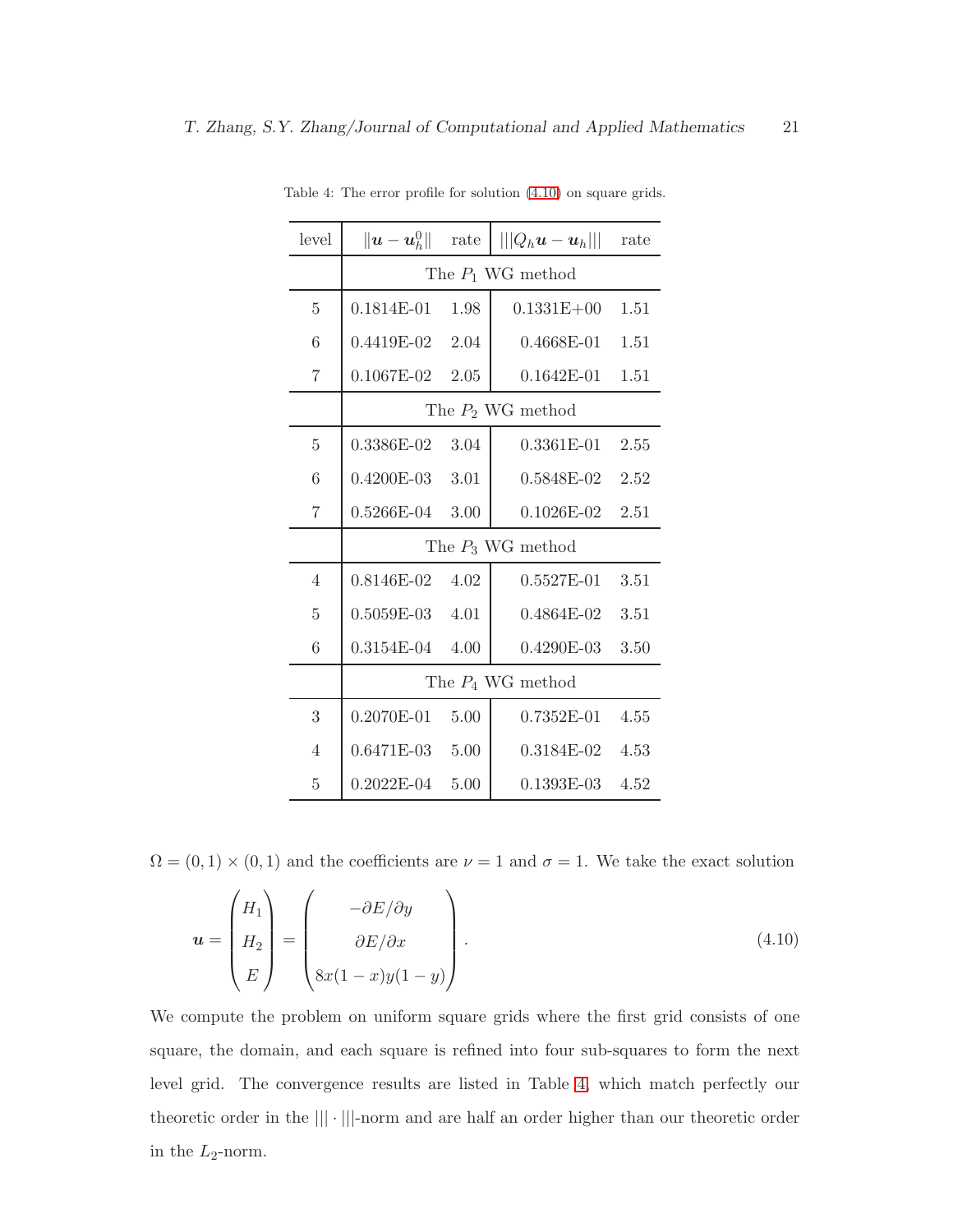#### 5. Conclusion

We present and analyze a weak Galerkin finite element (WG) method for solving the symmetric hyperbolic systems. This method is highly flexible by allowing to use the discontinuous finite elements on element and its boundary independently of each other. We establish a stable weak Galerkin scheme and derive the optimal  $L_2$ -error estimate of order  $O(h^{k+\frac{1}{2}})$  for  $k \geq 0$ . This WG method can be applied to many important physical problems. For the singularly perturbed convection-diffusion-reaction equation, we derive an  $\varepsilon$ -uniform error estimate of order  $k + 1/2$ . Numerical examples show the effectiveness of the proposed WG method.

#### Acknowledgments

This work was supported by the State Key Laboratory of Synthetical Automation for Process Industries Fundamental Research Funds, No. 2013ZCX02.

#### References

- <span id="page-21-5"></span>[1] G. Chen, M.F. Feng, X.P. Xie, A robust WG finite element method for convectiondiffusion-reaction equation, J. Comp. Math. 315 (2017) 107–125.
- <span id="page-21-0"></span>[2] B. Cockburn, B. Dong, J. Guzm´an, Optimal convergence of the original DG method for the transport-reaction equation on special meshes, SIAM J. Numer. Anal. 46 (2008) 1250–1265.
- <span id="page-21-1"></span>[3] B. Cockburn, B. Dong, J. Guzmán, J. Qian, Optimal convergence of the original DG method on special meshes for variable transport velocity, SIAM J. Numer. Anal. 48 (2010) 133–146.
- <span id="page-21-2"></span>[4] A. Ern, J.L. Guermond, Disconnuous Galerkin methods for Friedrichs' systems, Part I. General theory, SIAM J. Numer. Anal. 44 (2006) 753–778.
- <span id="page-21-3"></span>[5] A. Ern, J.L. Guermond, Disconnuous Galerkin methods for Friedrichs' systems, Part II. Second elliptic PDEs, SIAM J. Numer. Anal. 44 (2006) 2363–2388.
- <span id="page-21-4"></span>[6] R.S. Falk, G.R. Richter, Explicit finite element methods for symmetric hyperbolic equations, SIAM J Numer. Anal. 36 (1999) 935–952.
- <span id="page-21-7"></span>[7] K. Friedrichs, Symmetric positive linear differential equations, Comm. Pure Appl. Math. 11 (1958) 333–418.
- <span id="page-21-6"></span>[8] F. Gao, X. Wang, A modified weak Galerkin finite element method for a class of parabolic problems, J. Comp. Appl. Math. 271 (2014) 1–19.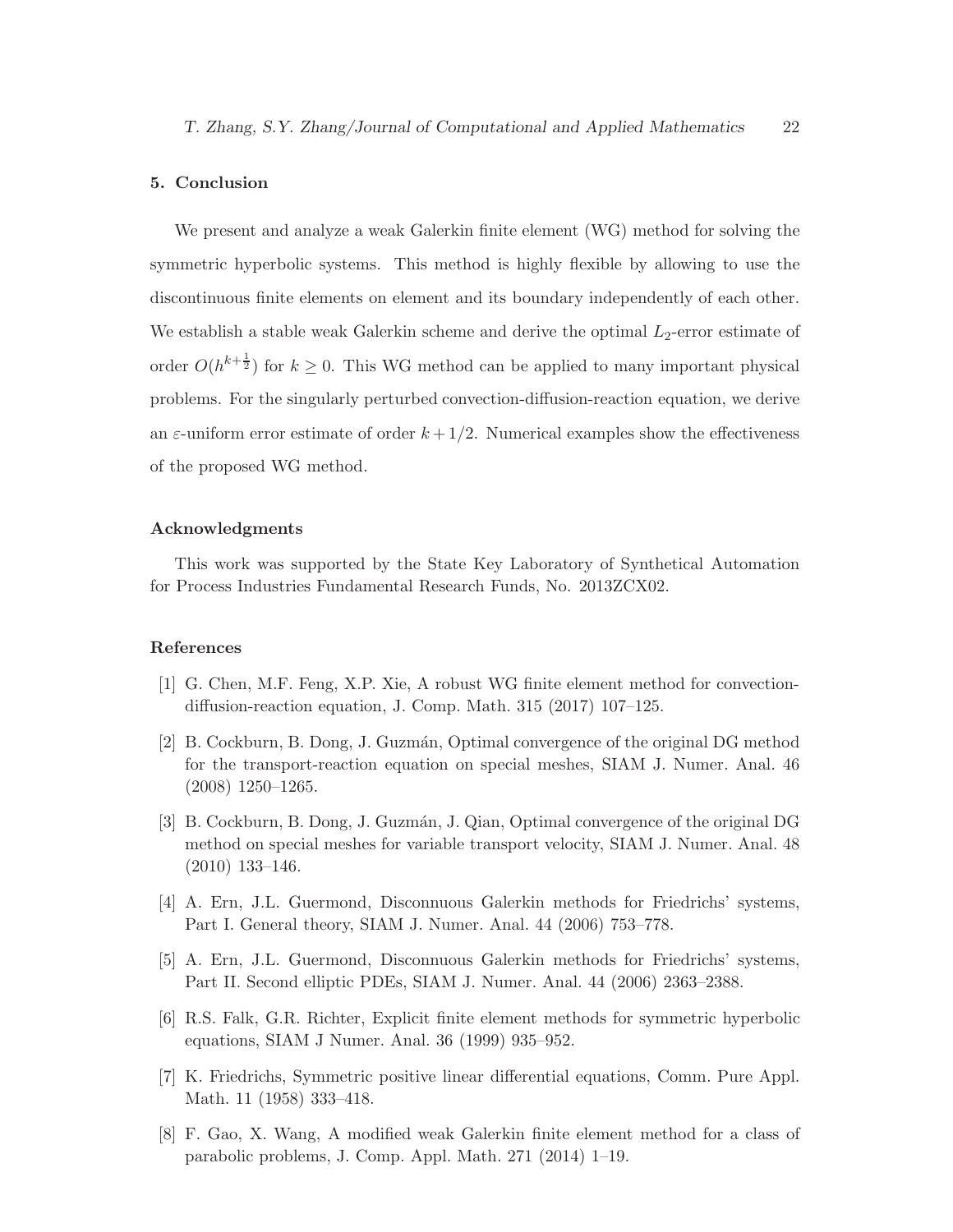- <span id="page-22-2"></span>[9] C. Johnson, J. Pitkaranta, An analysis of the discontinuous Galerkin method for a scalar hyperbolic equation, Math. Comp. 46 (1986) 1–26.
- <span id="page-22-1"></span>[10] P. Lesaint, R.A. Raviart, On a finite element method for solving the neutron transport equation. In: Mathematical Aspects of Finite Elements in Partial Differential Equations. C. de Boor, ed., New York, Academic Press, 1974, pp. 89–145.
- <span id="page-22-8"></span>[11] G. Lin, J.G. Liu, F. Sadre-Marandi, A comparative study on the weak Galerkin, discontinuous Galerkin, and mixed finite element methods, J. Comput. Appl. Math. 273 (2015) 346–362.
- <span id="page-22-9"></span>[12] R.C. Lin, X. Ye, S. Y. Zhang, P. Zhu, A weak Galerkin finite element method for singularly perturbed convection-diffusion-reaction problems, SIAM J. Numer. Anal. 56 (2018) 1482-1497.
- <span id="page-22-10"></span>[13] X. Liu, J. Li, Z.X. Chen, A weak Galerkin finite element method for the Oseen equations, Adv. Comput. Math. 42 (2016) 1473–1490.
- <span id="page-22-6"></span>[14] P. Monk, G.R. Richter, A discontinuous Galerkin method for linear symmetric hyperbolic systems in inhomogeneous media, J. Sci. Comp. 22-23 (2005) 443–477.
- <span id="page-22-11"></span>[15] L. Mu, J. Wang, Y. Wang, X. Ye, A computational study of the weak Galerkin method for second order elliptic equations, Numer. Algor. 63 (2012) 753–777.
- <span id="page-22-12"></span>[16] L. Mu, X. Wang, X. Ye, A modified weak Galerkin finite element method for the Stokes equations, J. Comp. Appl. Math. 275 (2015) 79–90.
- <span id="page-22-3"></span>[17] T.E. Peterson, A note on the convergence of the discontinuous Galerkin method for a scalar hyperbolic equation, SIAM J. Numer. Anal. 28 (1991) 133–140.
- <span id="page-22-0"></span>[18] W.H. Reed, T.R. Hill, Triangular mesh methods for neutron transport equation, Tech. Report LA-Ur-73-479, Los Alamos Scientific Laboratory, 1973.
- <span id="page-22-4"></span>[19] G. Richter, An optimal-order error estimate for discontinuous Galerkin method, Math. Comp. 50 (1988) 75–88.
- <span id="page-22-7"></span>[20] J. Wang, X. Ye, A weak Galerkin finite element method for second-order elliptic problems, J. Comp. Appl. Math. 241 (2013) 103–115.
- <span id="page-22-13"></span>[21] J. Wang, X. Ye, A weak Galerkin mixed finite element method for second-order elliptic problems, Math. Comp. 83 (2014) 2101–2126.
- <span id="page-22-14"></span>[22] J. Wang, X. Ye, A weak Galerkin finite element method for the stokes equations, Adv. Comput. Math. 42 (2016) 155–174.
- <span id="page-22-15"></span>[23] R. Zhang, Q.L. Zhai, A weak Galerkin finite element scheme for the biharmonic equations by using polynomials of reduced order, J. Sci. Comput. 64 (2015) 559– 585.
- <span id="page-22-5"></span>[24] T. Zhang, Theory and Method for Discontinuous Finite Element, Science Press, Beijing, 2012.